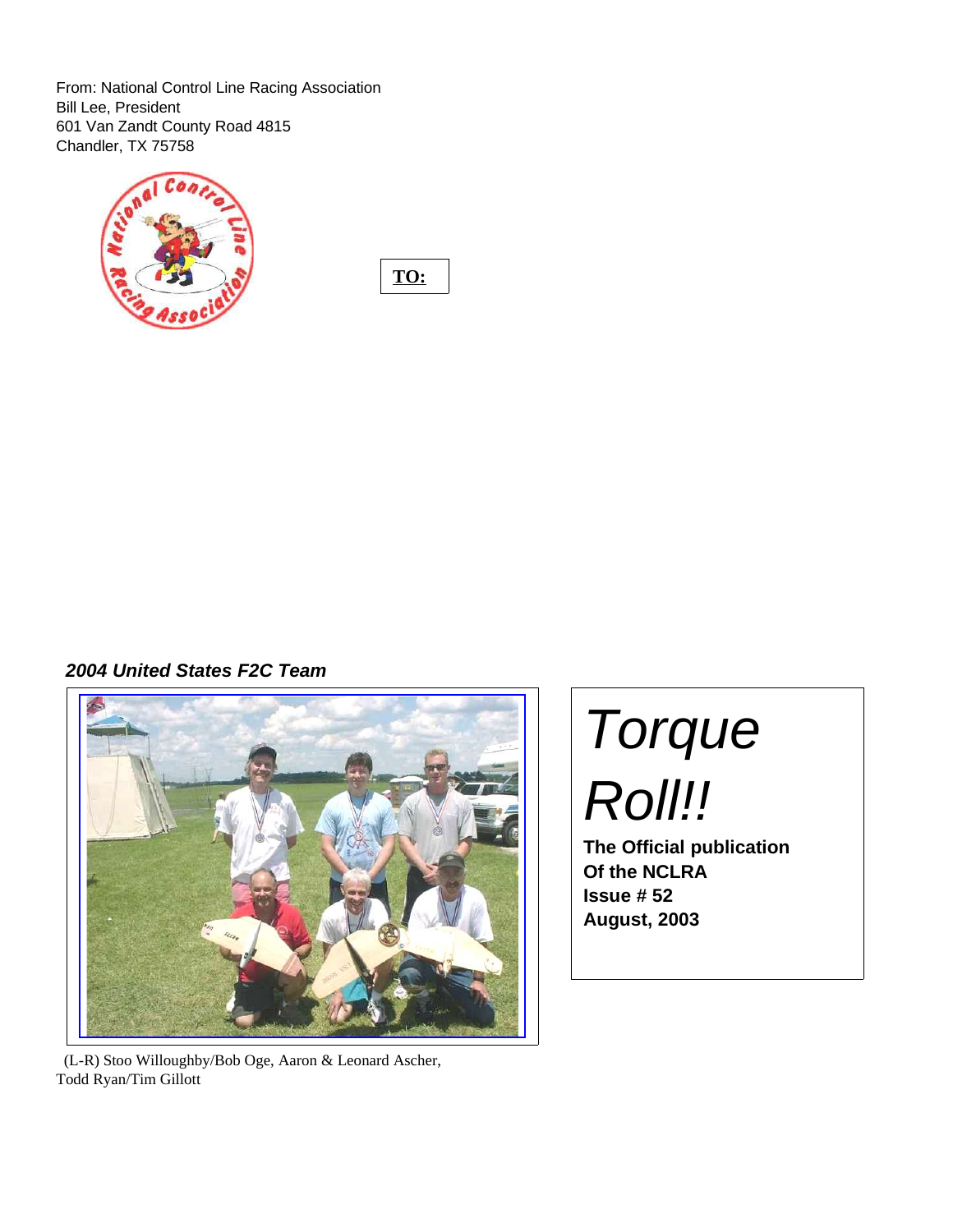## **President's Corner - August 2003 Bill Lee**

#### **2003 NATs:**

Well, the 2003 NATs are behind us now. And while the attendance was down, they were an unqualified success. We learned a lot about running a NATs. Relearned is a better word since this was not the first NATs we have run, just the first in a number of years. You will find a complete description of the events in this issue of *Torque Roll*.

A big thanks to all of those who helped. I know I will overlook a name if I try to list them all, so I won't. But some are required.

John McCollum and Russ Green stepped in on Sunday and ran Fox Race for me while I was tied up helping the F2D Team Selection program. Jim Ricketts was always around, always helping, always offering a cooling voice when it was needed. "Daddy Tom" Fluker was also there when I needed someone.

And all of the guys that timed. Several spent entire days with the watches and counters, others filled in as needed. We always had the help we needed, and it's because of you. You know who you are: thanks!

And the CL Racing NATs champion for 2003 is Mike Greb from Texas, who took first in Slow Rat, third in Scale Race, first in Quickie Rat and fourth in Mouse I. Congratulations, Mike, you are a deserving champion!

A mention and a BIG thank you to our sponsors this year! Steve Wilke, Eliminator Props, sponsored the awards for most of the unofficial events. Fox Manufacturing provided us with the fuel and also some Fox 35s for the winners of NCLRA Fox Race. And Sig provided us with all of the fuel we needed to run all of the other events. Without sponsors, it would be difficult for us to run the NATs. Please let them know how much you appreciate their support!

#### **The new Racing site:**

As you may have heard by now, AMA has built a new CL pad specifically built to meet our needs in CL Racing. How was it? Well, I know the Stunt flyers liked it, and the carrier guys, too. But we didn't get a chance to use it this year!

2003 was the year of the monsoon. It all started in Muncie the Friday before the NATs, just as the F2D guys were preparing to hold their Team Selection. The sky turned black, the rains started to fall, the lightning and thunder was all around. In about two hours, 4" of rain fell! And that was only for starters. Saturday morning it rained and rained and rained. The Combat guys were over on the 600x600 grass area, and many had their cars and vans parked out nearby. And it got so wet that at the end of the day, AMA and the flyers had to tow nearly 50 cars out of the mud! By Sunday several more inches of rain fell, and the east end of the new pad was awash with water and mud, washed down off the hillside, filled up the new drainage swale, and covered about 1/3rd of the racing circles with water and mud.

I asked AMA and the Speed guys if we could use the old Racing circle for Sunday since the new circles were unusable

as they were. So Fox Race on Sunday was there. And as it turned out, due to the weather, AMA shut down the grass pad and had to move a couple of other events to the new site in order to let them fly, and we stayed down at the old circle for this year's NATs. Over the course of the NATs week, the AMA site received 15"+/- of rain! It is due to Steve Kaluf and his dedicated crew that we were able to fly at all! Thanks, Steve!

The new CL Racing pad will be a joy to us! The asphalt is smooth, no cracks to drop a wheel into, no speed pylon mount poking itself up to trip the pilots, and FINALLY we have the circles painted properly! This is the site where we will host the F2C event at the 2004 CL World Championships next summer. Between now and then, AMA will have some grass growing around the edges, and will have the required netting erected.

#### **Mouse I & 2 Report-by Bill Lee**

EDITORS NOTE-Bill is reporting on Mouse race at the Nats as I was unable to stay for Friday's races.Details on the rest of racing follows within the newsletter.

It's Friday, the rains have stopped, only to be replaced by the wind! So it MUST be Mouse day! To say that it was windy would be charitable. It was WINDY! Word had it from the Stunt and Carrier circles that many models had already been crashed. We were very concerned about the ability of the Mouse racers to handle the bad conditions, so we asked the contestants about flying the event only as a two-up, noting that no records could be established. All agreed, and we proceeded into the heats.

Mouse I turnout was down from previous years, but the quality was still there. Fast qualifying time was Mike Greb at 2:30, and it took a 2:42 (Jim Holland) to make the finals. Sandwiched in between was Russ Green at 2:32 and Victor Worley at 2:39.

We took four to the finals since we were running two-up races, and Russ Green came in as the Mouse I winner at 5:08.9. Second went to Jim Holland very close behind at 5:10, third to Victor Worley at 5:25 and Mike Greb at 5:44 for fourth.

The Junior/Senior contingent consisted of James "Don't call me Jimmy" VanSant and Wade Schoonover. We flew them in a heads-up race and James won with a 6:58.90. It was great to see the young guys handle the wind so well!

#### **Mouse II**

As for Mouse I, we also made the decision to fly M-II as twoup races in order to deal with the windy conditions. Racing was good, and it seems that the M-II guys are getting the little mini-rats to run somewhere near their potential.

Taking four to the finals required a qualifying time of 3:27 or better. Best qualifying time went to Mike MacCarthy with a fine 3:01.24. Behind him came Dave Hallas, Jason Allen and Bob Whitney.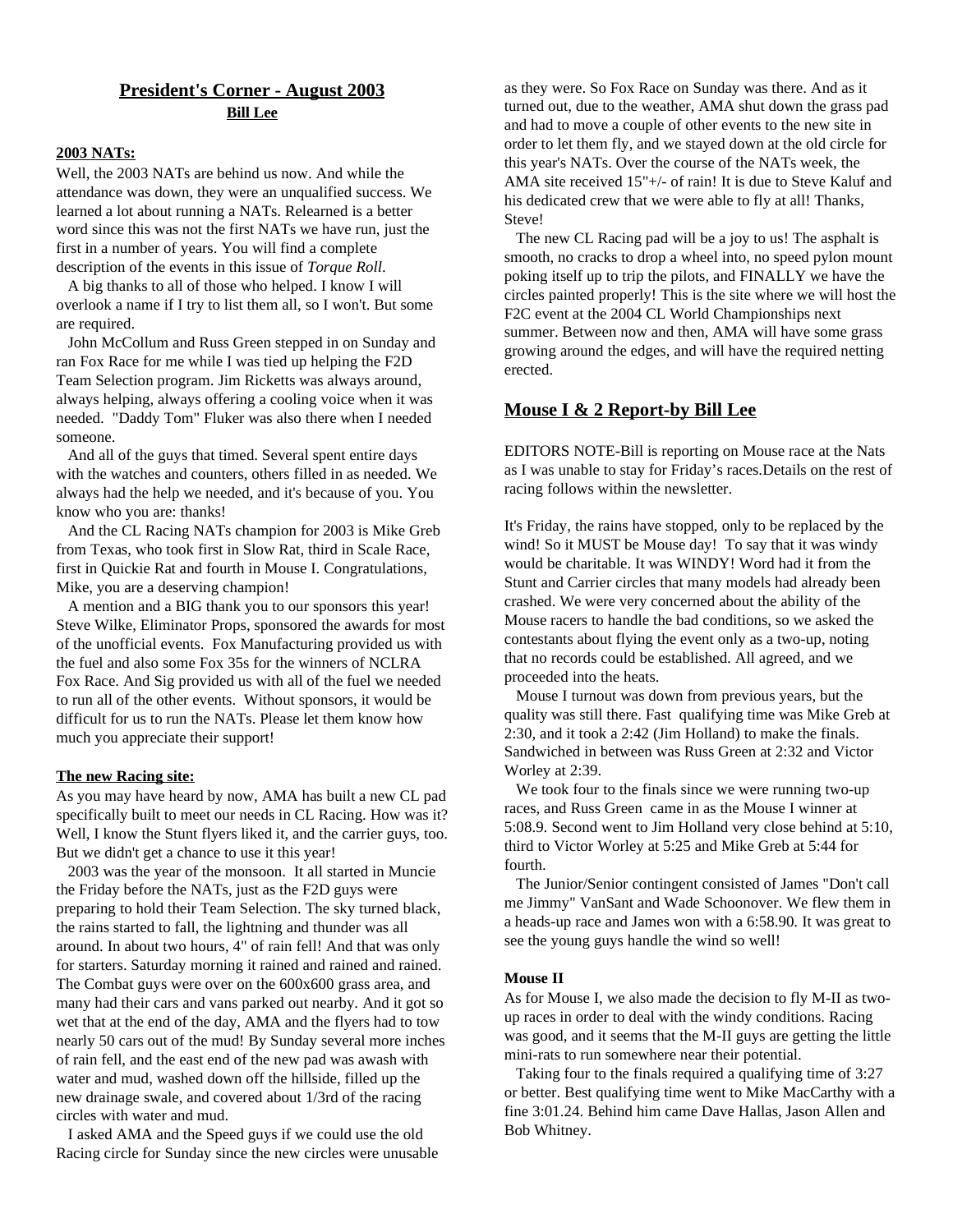In the finals, Bob Whitney showed the way home with a 7:16.03 for first place, followed by Mike MacCarthy. Dave Hallas and Jason Allen.

## **F2C Team Selection By BILL LEE**

The weekend following the CL NATs saw the selection of the F2C team to represent the United States at the 2004 CL World Championships.

It actually started earlier in the week as several team showed up to get in last minute preparation. Several new teams were present, all with at least one member with previous experience in F2C.

One "new" team consisted of Timmy Gillott and Todd Ryan. Timmy has been a member of the U.S F2C team a couple of times previously, always teamed with Jeff Holfelder. After sitting out for several cycles, Timmy teamed up with Todd Ryan to make a very competent team. Todd is one of the young flyers in the U.S., always an accomplished pilot in the AMA events, and now showing his skills in F2C.

Timmy has continued to develop his engines, based (very loosely) on the rear exhaust Nelson, but with mostly his own components. An interesting innovation was seen: a pressed-in head insert, containing the combustion chamber and contrapiston. The "head" is pressed into the liner from the bottom and is held in place with a snap ring. Looks like most of the benefits of an integral head liner without the production difficulties working in a blind bore.

Another team was Fred Quedenfeld and Jason Allen. Fred is an old hand, having been involved in F2C many years ago. On the other hand, Jason is another of the fine young pilots that showed a LOT of innate skill and ability to handle himself in the center of an F2C circle. They were flying some Mazniak equipment, and, while they ended up down the list a ways, always were there, Jason climbing a big learning curve.

A third "new" team was Bob Whitney and Jimmy Ricketts. Bob has been around for several cycles, and is always competitive. This time he teamed up with Jimmy Ricketts as his pilot. And, as Jason and Todd, Jimmy Ricketts is another of the set of fine young pilots. He, too, has been racing a lot of AMA classes over the years, and had/has a big learning curve to climb in F2C. But he flew beautifully, handling himself in many (typical) F2C situations with great skill. It was a pleasure to see him learn as he experienced a new situation, got some coaching from the more experienced pilots, and then just go out and DO it!

This cycle also saw Jim Holland piloting for Dave Wallick. Two years ago, Jim was flying for Bill Lee and Dave was teamed with his son.

The old "standby" teams were there, too, the teams that have been around for a long time (or so it seems) and whose abilities are at the top of the heap in the United States.

Lenard and Aaron Ascher, were back with the equipment that they used in Sebnitz in 2002. In addition, they showed a new model, home-built, that may show the way to the future. Built using molds and foam and a lot of technical innovation, the model came in well below 300 grams. Teething problems prevented their using it at the Team Trials, but it was a beautiful model that bears a lot of promise.

Dick Lambert and Tom Fluker were using Dick's Viper engine. All of the current technology in the engine and the models, all described quite well on Dick's web site. Dick, too, showed the future, with wings built in machined molds for perfect-every-time examples.

Bob Oge and Stew Willoughby were there, again another of the long-time quality teams in U.S. F2C competition.

The competition was good all around with all teams looking capable. Obviously, some more-so than others. As prescribed by the F2C Team Selection program, six rounds are flown and teams are ranked according to their best three times. With seven teams entered, each day saw seven flights, giving each team three races.



In the first round, it seemed that most teams were just getting things sorted out with no really good times turned. Ryan/Gillott ran a 3:39.71 as the best time in that round. Ascher/Ascher ran a poor (for them) 3:53.00 and Holland/Wallick went out with a crashed model at 31 laps.

In the second round, Ascher/Ascher got a DQ while Willoughby/Oge badly crashed. Ryan/Gillott started putting in some good times with a 3:28.49, and Fluker/Lambert were sub-30 at 3:29.84.

In round three. Asher/Ascher finally started getting their act together and ran a nice 3:25.37. As the rounds were drawn, this was in the same flight where Fluker/Lambert ran their sub-30. Ryan/Gillott got the benefit (although not really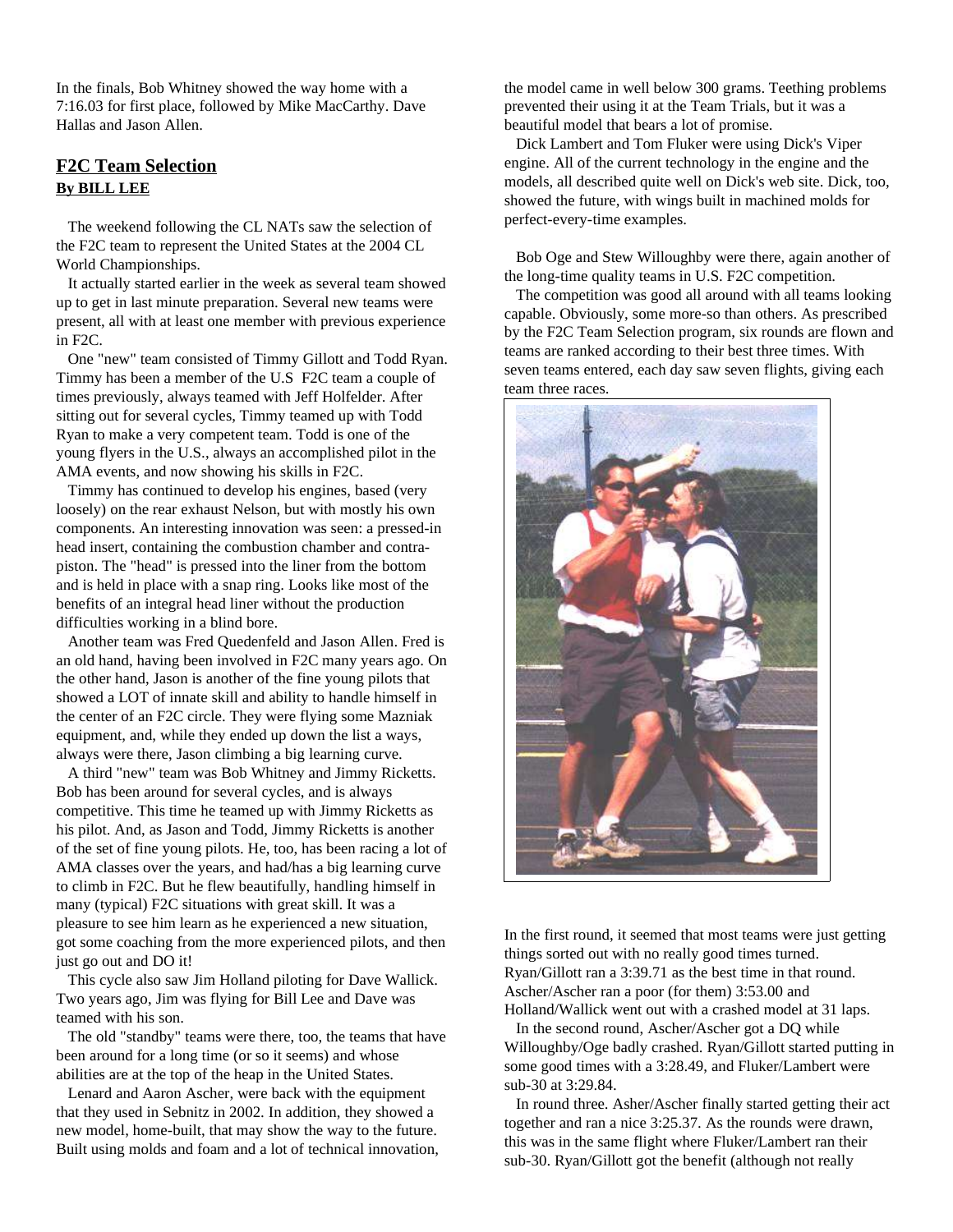needed) of a two-up when Allen/Quedenfeld ran into shutoff problems and had to withdraw from the heat at the last moment, and turned another sub-30 at 3:29.89. In the last race of the day, Fluker/Lambert added a 3:33.57 to their earlier sub-30.

At the end of the day, it looked like Todd and Timmy were headed for a team spot with two good times. Aschers always looked good and had one good time. Fluker/Lambert were struggling, and Stoo and Bob had yet to show anything really good.

Sunday saw a re-draw and seven more races (plus a refly). The Aschers continued with some good times, ultimately turning the best time of the weekend at 3:21.81, and had a 3:28.84 as their third-best time. Willoughby/Oge finally started to turn in some times with a 23 and a 29 to go along with their best from Saturday, a 3:41. Ryan/Gillott added a 3:32 to go along with their two sub-30s from the previous day.

Fluker and Lambert continued to struggle, their best on Sunday being a 3:31.71. In one race, Fluker/Lambert were matched with the Aschers and Ricketts/Whitney. On a pit stop, Fluker was on the ground, Dick having a bad stop. As luck would have it, Aschers were in for a quick stop and launched just as Jimmy Ricketts came into his pit. Aaron stepped in front of Jimmy and they collided, Asher getting the DQ for failing to yield to the landing model. Jimmy, trying to save the stop, whipped his model but just had no airspeed, and landed through Lambert's lines. But by then the race was over and Fluker/Lambert and Ricketts/Whitney were awarded a refly.

A quick examination of the results after the round showed that Tommy and Dick need the refly, and needed to better their third-best time by a couple of seconds in order to bump Stoo and Bob from the third spot on the team. The refly was called for them and Ricketts/Whitney, and to fill the three-up, Willoughby/Oge flew for traffic. Obviously, they were protecting their spot in the standings, but their traffic in the refly was perfectly appropriate and proper.

The refly went up, and into the race, Fluker/Lambert had a burn-down, and were unable to turn in a good time. They ended up in fourth place for the weekend.

The U.S. team for the 2004 Control Line World Championships consists of Ascher/Ascher, Ryan/Gillott and Willoughby/Oge.

The Team Selection was capably organized and run by Dave McDonald. He, John Ballard and John McCollum formed the Jury, and Doctor Laird Jackson was the FAI Jurist. A big thanks to Dave and the rest for their efforts.

## **2004 Election Results**

As you saw from the last issue of *Torque Roll*, Elections for District Representatives ran through the month of July. This was a month behind schedule since the June issue of the TR

was delayed by the printer, and the Officers agreed to extend the voting deadline.

The results: All existing District Representatives (except one) agreed to run again, and there was no opposition. The South Central District is now represented by Russ Green, 615 Oldham Ln.Granbury, TX 76048 (817)573-7416 jgreen2@charter.net

Much thanks to Melvin Schuette who is the outgoing representative for this district.

And, by the way, we STILL need a representative for the North Central District (Montana, N & S Dakota, Nebraska, Minnesota, Iowa, Wisconsin, Wyoming).

Please see the back cover of this issue of *Torque Roll* for a complete listing of the NCLRA officers.

\*\*\*\*\*\*\*\*\*\*\*\*\*\*\*\*\*\*\*\*\*\*\*\*\*\*\*\*\*\*\*\*\*\*\*\*\*\*\*\*\*\*\*\*\*\*\*\*\*

#### **2004 Nationals Event Director needed**

#### *By Tim Stone*

We are looking for someone to volunteer to run the C/L racing events at the 2004 Nationals. Bill Lee wil be devoting his efforts to running the World Champs the week before AMA Nats. Anyone interested should contact Bill Lee, see contact info on back page.

## **NCLRA T-Shirts**

## **Available in M-L-XL-XXL**

**\$10 plus postage Order from:Bill Lee 601 Van Zandt CR 4815Chandler, TX 75758(903)852-5599**

**Bill@WRLee.com**

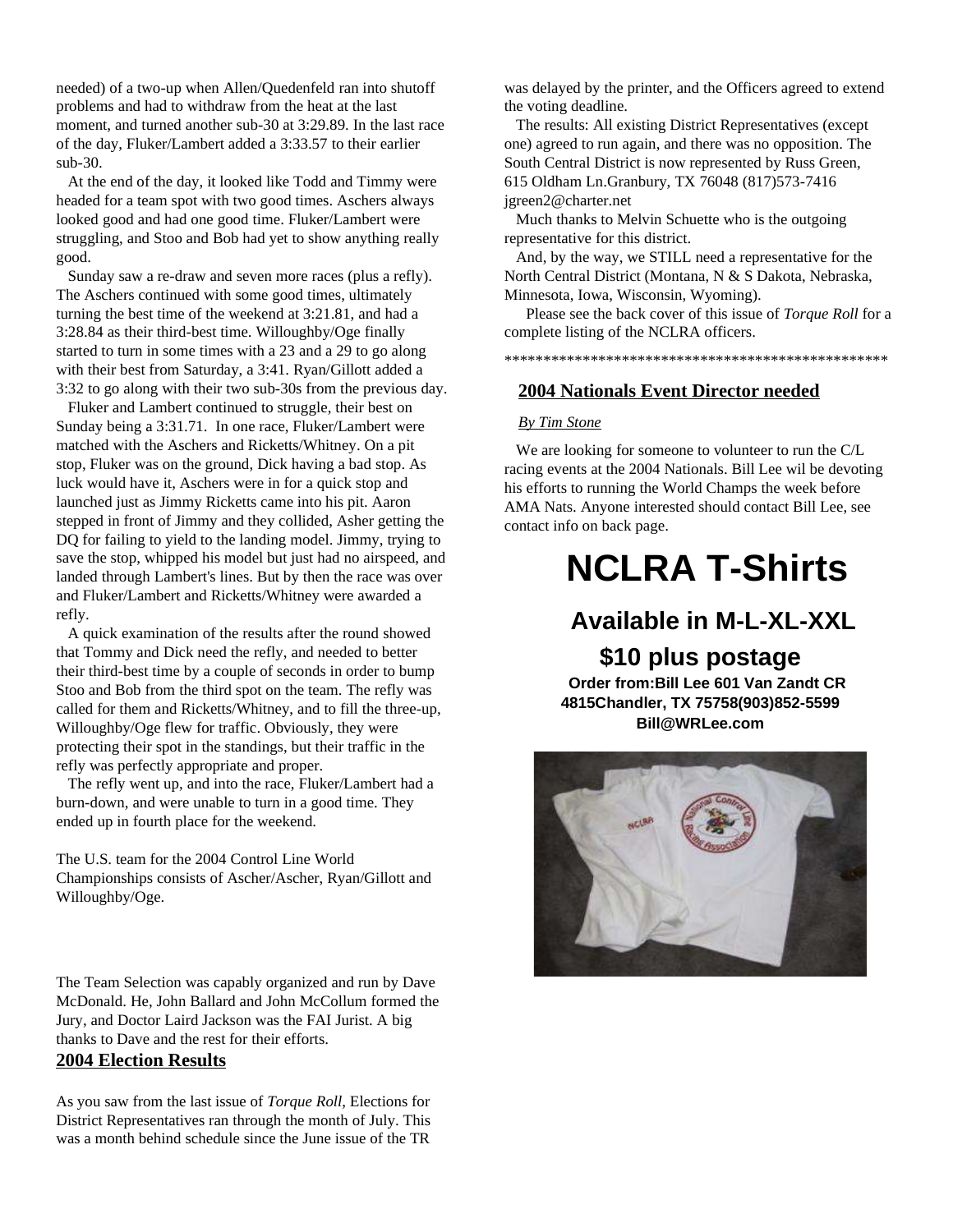## **South West District Column - NCLRA - August 2003 By Douglas Mayer**



Before I even get started here I would like to acknowledge a very sad event. I was informed that Jerry Who? (Jerry Meyer) passed away at this year's NATS. I had the pleasure to meet Jerry numerous years at the NATS. Jerry had a warm heart, a good sense of humor and just simply loved racing Slow Rat. It was his baby. In a way, Jerry's life ended while he was doing what he enjoyed most. He was at the NATS, racing his planes and hanging out with his friends. Jerry, our thoughts go out to you, and all of our condolences go to Jerry's family. We will miss you. With greatest regards, may you rest in peace.

So what's new in the Southwest? We've had a bit of a slow season because of a few regulars having schedule problems with our contests and other family matters. Racing can come and go from season to season, but we do our best to keep it healthy every year. We have had descent turnouts this year, but we are really looking forward to our big "Virgil Wilbur Memorial" contest in October. This is an awesome two-day racing Blowout, so you should make it to the South West in October if you can. We also have two local contests, one in August and one in September. Look in the contest calendar for more info on our local contests.

I must report that I have been getting correspondence about the NATS this year. I have a few people in my district who have complaints about how things were managed. I was unable to make NATS this year, so everything that I have heard is second hand. I do not wish to make any specific comments except for the following two thoughts. One thought is for the competitor, the other thought is for the official.

The competitor has traveled a thousand miles (or two) for a few heat races, and if he's lucky he might make a FINAL at the NATS. The competitor has made all kinds of sacrifices to travel, practice, and tune his equipment, etc for 10 minutes of competition at the NATS. On the other hand, the Official has forfeited his chance to fly so he can support his hobby by being a volunteer "Director" for the rest of you guys, so you can race. He is put in the position of making tough choices and enforcing rules. He usually

makes someone unhappy, which can put him in an uncomfortable position.

I have filled both shoes on a regular basis. Both positions

take a commitment on the individual, and both individuals should understand this, and give each other due respect. What is important to remember is that the purpose of this sport/hobby is to have fun. Control line Racing is a dying sport so we must stick together and support each other or this sport will soon be in trouble. It is crucial that we communicate and resolve our differences in public forums like this newsletter, instead of getting pissed off and quitting. Quitting is not the answer. This is your sport, hang in there and challenge issues that you don't agree with. A little controversy is a lot better than people quitting and not coming back. Our sport needs each and every one of your participation if it is to remain healthy.

I realize that this month's article may seem a bit "Political", but that is one of the reasons that I write this article for the South West District. So this month, politics it is. Maybe next month I will write something less heavy.

We all need to depend on the rules for an outline of our activities. Sometimes the rules have "gray areas" which inevitably come to surface during a "HOT-N-HEAVY" heat or final race. Over the years, rules change to reflect the best intentions of the racing community. Currently, there is some discussion about the "AMA CL Racing Unified Rules". I will not comment on that this month, but I do have some rules that our members have asked me to dispute. The following two category rules have come up recently. If you support the rule issues or dispute these rules issues, please contact myself-(SW District), Bill Lee, Jim Holland or Tim Stone (NCLRA), or (your NCLRA District Rep). Remember, the NCLRA serves a very important function as the special interest group (SIG) for control line racing to the AMA. We govern our own "Unofficial Rules" and we make recommendations to the AMA for changes to the "Official Rules". Each one of you can voice your opinion or concerns by contacting your NCLRA District Rep. or your AMA District Rep. Since this is my volunteer job; I am going to address the following concerns from people in my district.

FOX RACE- Currently, Fox Race has (one) qualifying heat race at the NATS. This seems silly. Every other racing event on the books has (two) qualifying heat races. If Fox Race is really intended as a "beginner's event", why wouldn't it have two heats to get people in the practice of using both heats to your best advantage? Or better yet, give that beginner a good chance to get a good run. Traveling 2,000 miles for a single heat in Fox Race is not fair or logical for members of the SW District. We propose that the rules for Fox Race be changed to provide (two) heat races for this event. We could go on to say that Fox Race format should be (2) 70 lap heat races, with a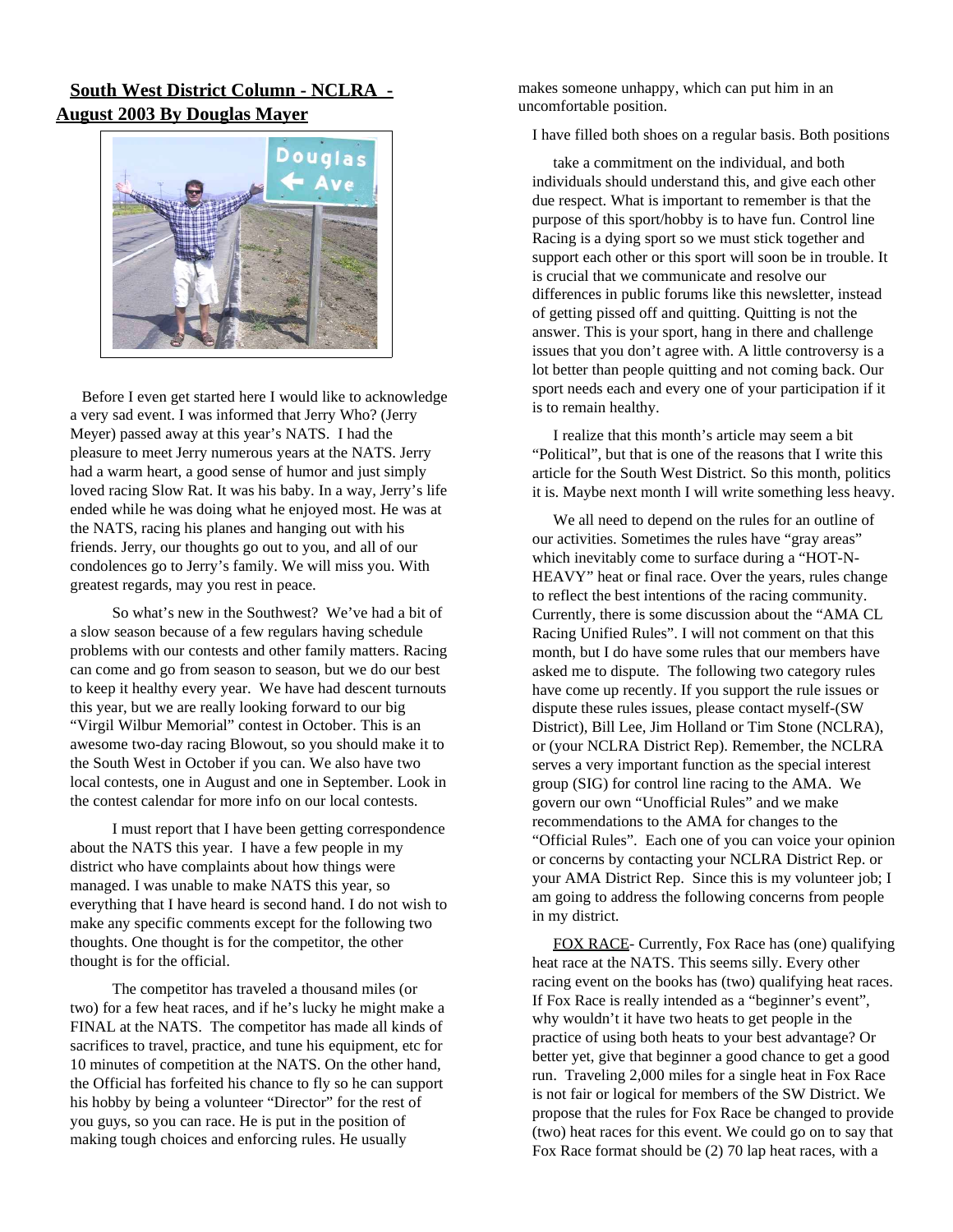140 Final, (Which I have heard endless times over the years), but the primary goal is to allow each competitor to have 2 chances to get a good heat time. 100 lap heats and 100 lap finals is still a unique and acceptable format for Fox Race. Please show your support for this item by contacting your local district rep, or contact the NCLRA.

B TEAM RACE- At NATS this year there was a bit of controversy over how B-Team Race was handled. After the fact, one of the comments from the NCLRA was this: "If you look at the rules posted on the NCLRA website you will see a disclaimer that the rules were not formulated by the NCLRA. Contact Bob Whitney". Before I get on my soapbox, I would like to acknowledge the tremendous effort that Bob Whitney has put forth over the last few years to revitalize interest in B-Team race. The turn out at the last several years' NATS has been exceptional. A lot of credit must go to Bob. Thank you for your efforts and a job well done. Now for the soapbox. We believe that it is time for the NCLRA to take responsibility for B-Team Race rules. It is inappropriate for a single individual to be the soul governing body for a national event which is held at the NATS. Control of the rules under the NCLRA would allow all members of the NCLRA to protest the rules or request changes to the rules through their district reps and or by contacting the president of the NCLRA. The NCLRA by-laws would then be in effect to govern proposed rule changes. We believe that this is the most democratic way to govern an event which is held at the NATS each year. Please show your support for this item by contacting your local district rep, or contact the NCLRA.

Well everyone, I feel that it is best to communicate and discuss these issues in a productive manner. Each of us may have different opinions about the ways that the contests are run and the rules are written, but remember, the world is full of change. Control line racing like all things change over time. It is in all of our best interest to work towards "Positive Changes" and work to get rid of the quirks that seem to be old bad ideas.

Remember, tighten your bolts, check your controls, and wear your sun block. From the Southwest, see ya next time.................



Nice Hamster & Mouse 2 by Mike McCarthy. MiniShark 1 st in Rat at 2003 Nationals…Mike Had a trick '2<sup>nd</sup> gear' setup that made it go SuperHamster after 19 laps! 2<sup>nd</sup> place for his "Pirhana" Mouse 2.

## **JACKSONVILLE, FLA CONTEST 11/15&16**

#### Hello everyone,

The Coastal Control Liners club is pleased to announce that we will be hosting our Fall contest on November 15th and 16th this year. We have revived the old Rebel Rally contest name and have expanded the meet to AMA AAA level. The contest will feature Combat, Racing, Speed and Stunt.

The stunt events will be run as they have been in the past with OTS, Classic, etc on Saturday and the full PAMPA schedule on Sunday. The Combat, Racing and Speed event schedules have not been finalized as of today but we will send you the information as soon as possible.

If you have any questions, please contact me ( Flyer avalible on request). We are trying to publicize this and other control line events via e-mail. If you know someone who would like to get this information, please send me their e-mail address and I will add it to the list. Also, if you have friends who have changed their e-mail address, please send me the updated information. As always, this club e-mail list will be used for control line promotion only. You will not receive any commercial email activity via this list.

We are looking forward to seeing you in Jacksonville in November,

Jim Catevenis **Secretary** Coastal Control Liners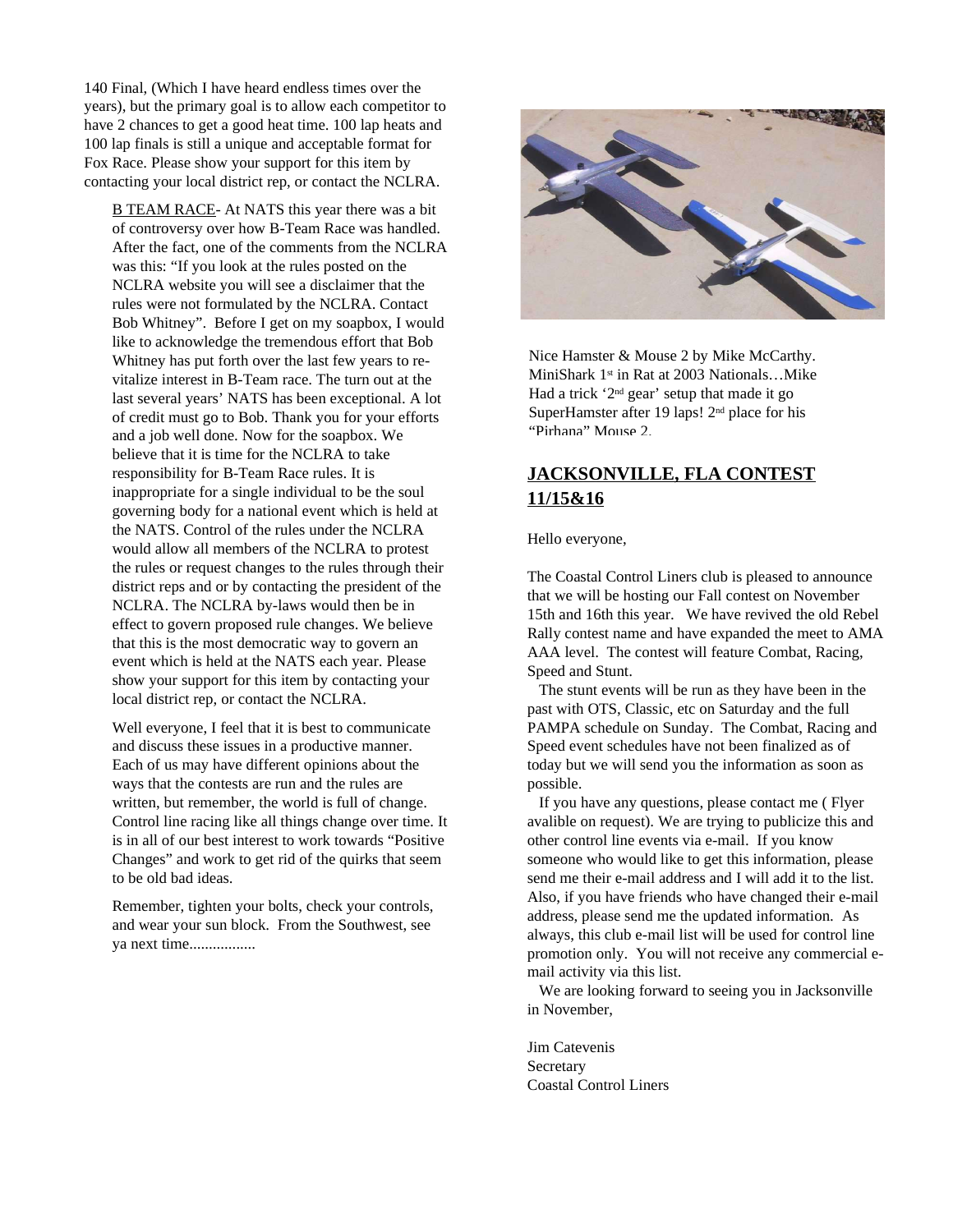#### **EDITOR'S COLUMN**

#### **TIM STONE**



We mourn the passing of Jerry Meyer on July 8<sup>th</sup> 2003 during the Nationals. For those of you that have not heard, Jerry suffered an apparent heart attack several hours after finishing his race in Slow Rat & passed the next morning at Ball Memorial Hospital in Muncie. Jerry's love of modeling was very apparent at his Wake, where his family brought in many photos of him racing, several trophies & planes. Modeling friends from across several States attended the Wake to celebrate his life. I had known Jerry since the '70's, and he was one truly fun guy to race with; we had many good times. We will always remember him; the constant ribbing… the fires…the bartering of planes & motors…his next year's 'secret weapon'…the excuses…and the victories.

Our deepest sympathy goes out to his Family.

#### **2003 Nationals**

With months of preparation behind me, it was time to go to big show in Muncie. When we were around 100 miles from the site, we started noticing a lot of flooding in the area. Pretty soon, after dodging puddles, detours & axle deep water, it seemed that Mother Nature drew a bullseye on Muncie! The new racing circles located North of the Combat area were unusable through the entire week of racing; the perimeter was around 40' of ankle deep mud. There was no way to set up all of the support equipment under those conditions. The Speed guys graciously gave up their practice circle for the rest of the week.

All of the flooding due to around 18" of rain over 5 days gave rise to 2 new local delicacies; 'roadkill fish' & 'Muncie Bacon'( dried worms on blacktop).Temps were in the '80's most of the week with the exception of Tuesday when it got up to 96 degrees & made for some pretty sweaty racing. Almost every day, the rains & high winds held off until the late afternoon, allowing plenty of time for competition, but little time for practicing the next day's events. Friday (Mouse day) the winds were gusting over 30 MPH by morning  $\&$ made for very rugged racing.

A total of 40 people entered racing events. As always, it was great to renew old friendships & meet people that I had only corresponded with over email & the Delphi forum. I enjoyed meeting Bob Kerr (who coined the name 'Hamster' for A-Rat) Bob is a terrific craftsman, skilled pilot & fun guy to hang with. Jim & Jason Allen were also new friends; I had quite a bit of email with them & was impressed with how far they have come in the relatively short time they have been racing. I enjoyed the company of John Starkey, an expert writer on motorsports; with a terrific upbeat attitude he's a real hoot to be with. John is the only guy I have seen being all smiles after a slow rat race! Mr. Foxbrakes, Brian Silversmith showed us that airplanes with odd landing gear can be pretty quick! I appreciate the effort Brian has made to keep us all more conscious of our health…better listen up, kids. Les Akre came down from Canada with some very fast stuff, he is an intense competitor & nice guy. I enjoyed the company of Don Burke after reading so many of his articles on his early Rats; the 'GRMZPF' is still a great design capable of winning anywhere.

On the other side of the new faces was the absence of a number of past competitors that did not show up. I will not go into the reasons why they sat it out. I will say that the loss is theirs as well as ours. Along with all the effort we put into racing comes a lot of passion for the sport; that passion translates into attitudes & disagreements sometimes. In spite of this we must realize that we are a small & unique group that must work through our problems if racing is going to survive.

If you have an issue with something, speak up  $&$  don't just walk away from it. I would like to think that along with an attitude for competing comes the resolve to fix things. If not, then maybe you're better off flying your ARF at the local RC field…

I can't do a complete report on the Nats, as I was pretty busy competing, this left me very little time for observing. The results on the following pages will have to speak for themselves.

Fox Race drew 2 JR-SR entries & 13 in Open. Weather conditions were easy on plugs, but led to extreme fuel economy; tanks that usually got less than 40 laps were going close to 50 on Sunday. Short tanking was the only way to combat this, but led to several pitmen running the 20 yard dash! Airspeeds were way down because of temp/humidity. Races were all pretty clean, & final teardown of motors confirmed the final results with no surprises. To those of you that are interested, I will be drawing plans of my "Sonofabat" In the very near future.

Slow Rat brought out 8 entries & some quick times. All 3 finalists used the familiar 'Biscuts 'n Gravy design which is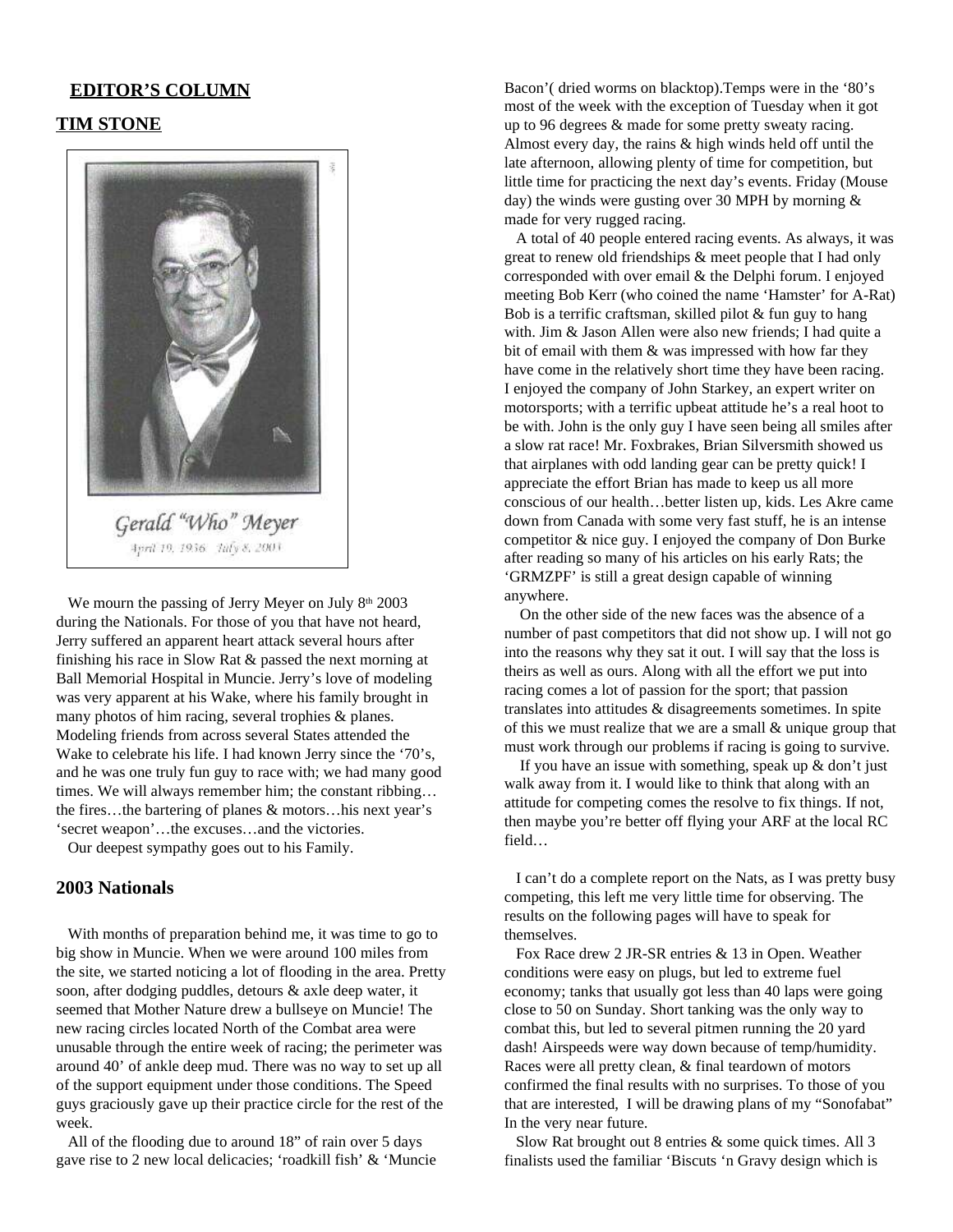sturdy, flies well & gets down in less than a lap. Mike Greb came out on top followed by Bill Bischoff & Russ Green. Jerry Meyer's final race landed fourth place, while 2 of his planes had been acquired & raced by John Starkey & Dave Wallick with moderate success.

Clown was run for the first time at the Nats as an unofficial event on Monday after Slow Rat.This event never took hold in the Midwest, so it was interesting for me to watch  $\&$  assist in the event. Nine teams competed in this event. Preliminary race was 2-back to back 7 ½ minute races. Only 8 laps separated finalists testifying to how much effort entrants have put in to this event. In the 15 minute final it was Dave Hallas (1), Ralph Aaberg (2), Tom Schaefer (3).

Tuesday was Goodyear day. 2 Seniors, Jason Stone & Doug Short competed & a dozen open entries raced. Both Senior entries fell victim to gusty winds & equipment problems. Bob Oge & myself did not practice prior to the race, having been emotionally exhausted by the passing of Jerry Meyer. This lack of practice led to a poor showing in an event that we were confident that we would do pretty well at. Preliminary times were not bad, but not nearly as fast as previous years. It looked like Les Akre or Jim Holland (using the old but potent Bob Fogg Ohm Special) were the ones to beat. 6 entries made the finals, including David Betz, in his best Goodyear showing to date. He finished 5th. Bob Kerr, while posting a pretty good prelim time ended his final short of the 160…worse yet his problems were just beginning! Les went on to win with a respectable 5:58, & the rest of the pack far behind him. Les has become quite a competitor in this event.

Wednesday was F2C & Classic B Team race day. Only 6 teams competed in F2C while a good number of teams sat it out preparing for the Team trials the following weekend… entries were way down because of this.

Tim Gillott & Todd Ryan had showed up on Tuesday & were Locked up in the hotel with their lathes  $\&$  milling machines! Unfortunately I was not able to watch too much, as 'Moda-Yoda' (Tim Gillott) delivered my Hamster motor to me that morning & I spent the day setting up my new little pet. 2 rounds were flown, & in the end it was Tom Fluker /Dick Lambert (1), Bob Whitney/Jim Ricketts (2), Dave Wallick/Jim Holland (3). Hopefully some pictures here will make up for my lack of reporting.

B- Team race had 10 entries & the event seems to be getting more popular as the speed limit restriction was dropped. Vic Garner posted a smoking 1:32 for 35 lap fast time with Don Burke 1 second behind him. Unfortunately Vic had less luck on the next 75 lap race & missed the finals. Paul Haley & Tom Schaefer were also in the high 1:30's. In the 140 lap finals it was Burke-Schaefer-Haley; a line snag between Haley & Schaefer left Don Burke to finish the race solo; Schaefer was given a solo refly final.

Thursday was a high point of the week, given the newness of "A" Rat (Hamster) & the popularity of Texas Quickie Rat. 6 Teams entered Rat, the majority of them with the paint still

drying! All in all a pretty good turnout for the first Nats. Rat racing is one of those things that you get in your blood & can't seem to get rid of! 2 were uprights (Vic & myself) while the remaining 4 were inverted 'Shark' style. Motors were Rossi MKII & MKIII, Nelsons & NovaRossi's. Mike Mccarthy & Bob Kerr appeared to have their act together better than the rest of us; Bob's Rat is an immaculate piece of work. As with Goodyear, these .15's are so highly tweaked that they have their share of unforseen problems. Bob Kerr had a fuel line problem that prevented him from posting a time.

Dick Lambert just couldn't sit out a good Rat Race! He flew in all the prelim races  $\&$  all the finals with me; it was fun  $\&$  an honor to race with him. Finishing were Mccarthy/Lambert(1) Stone/Oge(2), Eichenberger/Stone(3). Mike had more airspeed than I did (after his 2 nd gear kicked in!) but Bob Oge did a great job of pitting for me-4 flips total in the final. Hamsters are a riot to fly, faster than Goodyear & manageable pull. The October issue will feature Hamsters, please send me all the pics & info you got.

Texas Quickie continues to be the most popular event at the Nats. They are simple, manageable, easy to start, and there is an abundance of great motors thanks in large part to the work of Vic Garner & Bob Oge. 2 Seniors & 20 Open flyers raced. Both Seniors had mechanical problems in the prelim's , but went on to post final times that would have placed them  $5<sup>th</sup>$  & 6 th in Open! Good race by Doug Short (1)& Jason Stone(2); they were so close that neither passed the entire race!

In Open, airspeeds were very close with no one having a clear advantage. This has become a Pitman's race; it up to him to win or lose it. John McCullom posted quickest prelim time of 3:00, Betz was the cutoff for 9 finalists at 3:24.

We left on Friday, and missed Mouse 1&2, see Bill Lee's report for this & F2C Team trials report.



Texas Quickie rat pits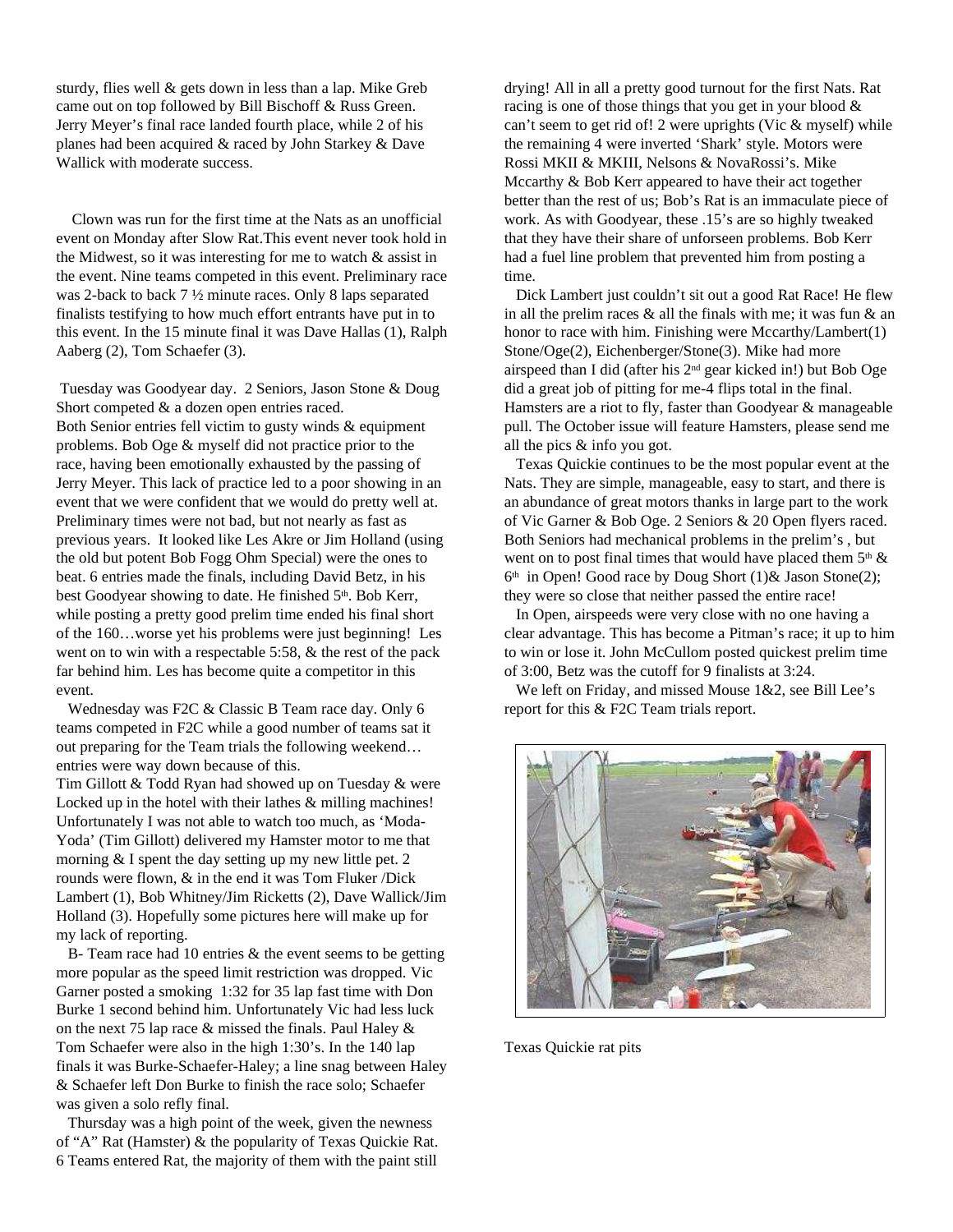

Lined up & ready to go. No 'Free-flighters' please!

## **South Jersey Race Reports- Phil Valente**

The Middlesex Modelers had a contest on June 22nd. The threat of rain kept some people from coming out. The weather was in the 80's most of the day with mild wind of 5 to 8 mph. The skies remained overcast all day but didn't stop anyone from having some fun.

#### **CLOWN RACING**

|                         | LAPS. | <b>ENGINE</b> |
|-------------------------|-------|---------------|
| 1. Walt Gifford299      |       | Possafox .19  |
| 2. Phil Valente280      |       | Rossi 15      |
| 3. Brian Silversmith261 |       | Moki 15       |
|                         |       |               |

#### **1 Ounce Goodyear**

| 1. Brian Silversmith 8:22 |  |
|---------------------------|--|
| 2. Walt Gifford8:46       |  |
| 3. Ed Gifford9:40         |  |
|                           |  |

#### **AMA Scale Racing**

| 1. Brian Silversmith7:35 |  |
|--------------------------|--|
| 2.Tom Schaffer7:41       |  |
| 3. Walt Gifford 8:31     |  |
|                          |  |
|                          |  |

The South Jersey Aeromodelers had a contest on June 29th. It was a hot humid day which whipped all those who attended. (high of 93 degrees with 85% humidity). Nothing ran like it did the week before. This was supposed to be a NAT's tuneup???

#### **CLOWN RACING**

|                                      | LAPS | <b>ENGINE</b> |
|--------------------------------------|------|---------------|
| 1. Walt Gifford283 laps Rossafox .19 |      |               |
|                                      |      |               |

- 3. Phil Valente............... 278.................. Rossi 15
- 4. Brian Silversmith........251..................Moki 15

5. Dave King.................. 245..................Super Tiger 15

Walt Gifford's "rossafox" engine performed very well. It didn't run as well as the week before when he got 299 laps but it was well in front of everyone else.

Ed Gifford (a 73 year old youngster) has won his share of Clown Race with a FOX 15. He has now moved to his Nelson Diesel with much better performance.

#### **NCLRA FOX RACING**

- 1. Walt Gifford............. 6:05
- 2. Brian Silversmith... 6:35
- 3. Phil Valente............ 8:12
- 4. Dave King............... 8:50

The heat and humidity really took its toll in Foxrace. These are tough to set in good weather let alone heat and humidity. However, Walt Gifford has his going pretty good and Brian Silversmith was close behind.

#### **QUICKIE RAT**

- 1. Walt Gifford...............7:10
- 2. Brian Silversmith.... 11:19
- 3. Phil Valente...............98 laps
- 4. Dave King................. 94 laps

## **Russ Green-Dallas Aero Summer Heat Race Report**

#### **Dallas Hobby Park June 14, 2003**

The Dallas Model Aircraft Association (DMAA) is one of the most active control line clubs in the country. Those of us that live near Dallas are able to race in three DMAA contests each year without traveling very far. DMAA held the second of these contests on June 14- 15, 2003 with racing on Saturday. Four racing events were scheduled, Mouse 1, Goldberg Race, Sport Goodyear and Texas Quickie Rat. Rain during the week threatened to cause problems; however clearing weather and recent hard work to improve drainage at Hobby Park resulted in good conditions. The threatening weather probably kept some people from racing because only 10 people signed up for racing events. The McCollum-Lee team was the only entry in Mouse 1, so they decided not to fly. The fiercest competition was in Texas Quickie Rat with the slowest qualifying time within 30 seconds of the fastest and only 1.07 seconds separating  $1<sup>st</sup>$  and  $2<sup>nd</sup>$  in the final.

#### **Goldberg**

|  | 1. Team John McCollum – Bill Lee   | 11:18.12 |
|--|------------------------------------|----------|
|  | 2. Team Phil Dunlap – Dale Gleason | 13:02.51 |
|  | <b>Sport Goodyear</b>              |          |

| 1. Team Phil Dunlap – Dale Gleason | 7:56.94    |
|------------------------------------|------------|
| 2. Russ Green                      | 8.46.04    |
| 3. Team John McCollum – Bill Lee   | $104$ laps |
| 4. Gene Hemple                     | 4:00.00    |
| (heat)                             |            |

5. Team Mike Greb – Bill Bischoff 4.20.93 (heat)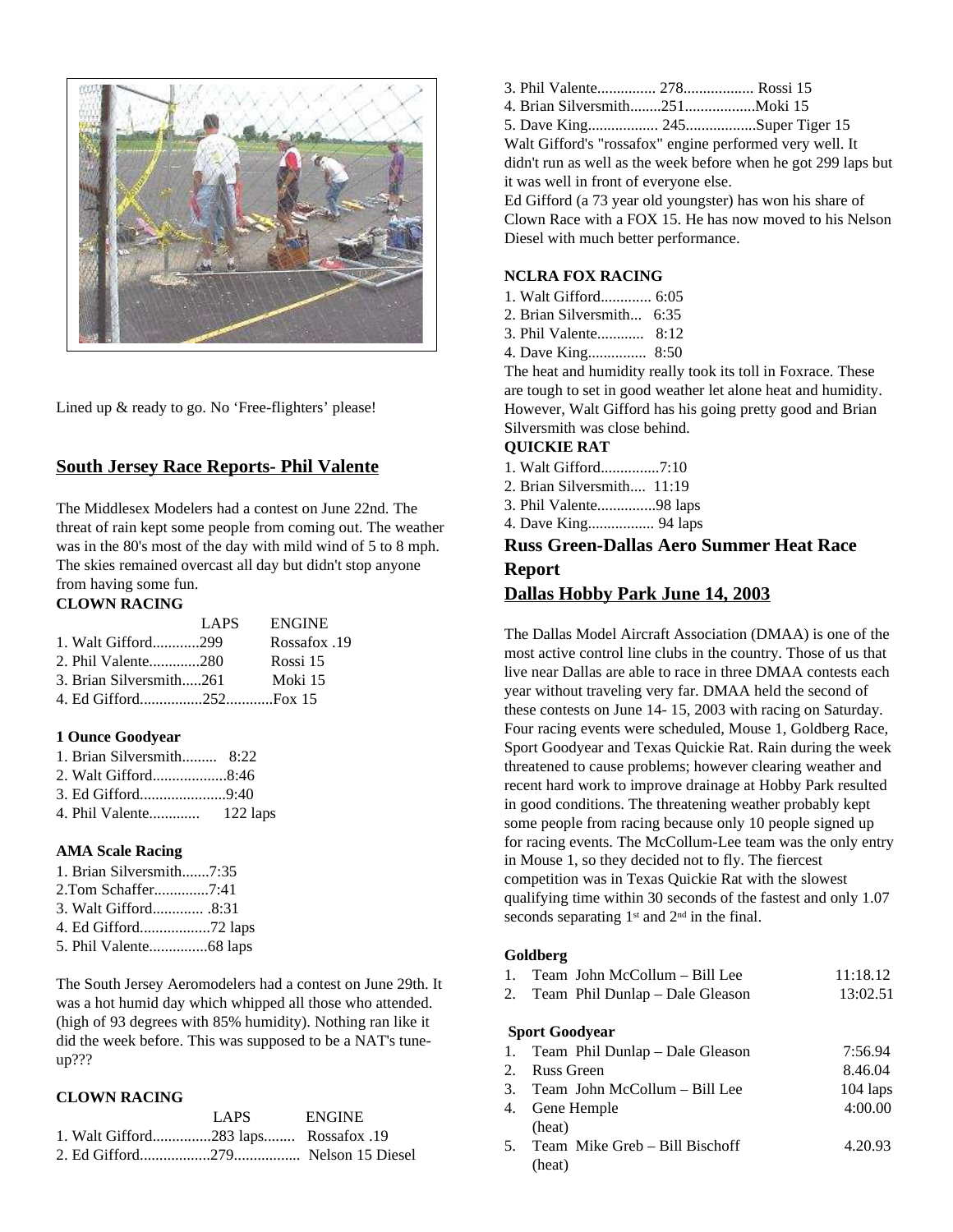| <b>Texas Quickie Rat</b>           |         |
|------------------------------------|---------|
| 1. Team Mike Greb - Bill Bischoff  | 6:12.06 |
| 2. Team John McCollum – Bill Lee   | 6:13.13 |
| 3. Russ Green                      | 7:05.52 |
| 4. Andrew Raney                    | 3:33.63 |
| 5. Team Phil Dunlap – Dale Gleason | 3.33.79 |

## **SOUTHEAST REPORT BOB WHITNEY**

Nothing going on down here this month . We are still waiting to see how long we keep Titusville as a flying site; I just got word that PALM BAY my town wants to open a model flying park FF, RC, AND CL more news later. Well I told you not to come to FLA to fly clown UNLESS you can do 300 laps! At the Nationals Dave Hallas did 297 and Pat & Ralph Aaberg did 294 [i think] to take 1st & 2nd at the Nats. This was the Aabergs 1st Nats Thats it for now BOB

## *NORTHWEST DISTRICT REPORT* **by Mike Hazel**

Greetings Racers! Sorry for missing the last issue deadline. It was immediately after our big one here (aka NW Regionals), and I was too buried with other work and duties. That included running the speed events at this meet, which happens to be another interest of mine. That's right…… I am not a racing purist! Sorry about that, and for all the other excuses. The unofficial results that were in the last Torque Roll appeared to be accurate. As I already mentioned, I was off over in the speed circle most of the time and only managed to get in a little racing. The following synopsis is courtesy of John Thompson, who was the racing event director………… ….

#### **Regionals racing report**

It was 2-1/2 days of exciting racing at the 2003 Northwest Control-Line Regionals.

Entry was down slightly from normal due to the absence of one group of "regulars" from California, but the quality of racing was excellent. Les Akre of Edmonton, Alberta, was racing's overall event champion based on his scores in all events.

The most hotly contested event of the weekend was Quickie Rat, as the best-heat times demonstrate: 2:58, 3:01, 3:08, 3:13, 3:15, 3:17, and the feature was equally close at 6:29 to 6:32

for the first two finishers. Typical of the quality of racing was the double-heat set between two Northwest teams, the Nitroholics from Oregon and S&S from Seattle, Wash. Two 70-lap heats were run without a single pass! A Regionals record was set in the Northwest Sport Race feature, with the Bush-Persson team from California turning an excellent 8:06.59. An unusual engine teardown for the top four finishers in NWSR showed that all engines were true stock Fox .35 stunt engines. Again, as with Quickie, all the heat times were close.

There was also a Regionals record in Clown Race, with Mac Ryan turning 307 laps, and a Northwest record in the AMA Goodyear feature with Todd Ryan turning 5:51.22. Rat Race offered a trophy for the best .15 rat racer and surprisingly — all four entries were .15-powered. Racing was excellent, with the best heat time the 3:22.93 turned in by Les Akre. Bob Kerr was the winner at 5:55.24. All the planes were mini-Shark type planes, inverted rat racers. They looked and flew like rats, but the pilots appeared to be able to handle the planes with much less stress than the monster-pulling .40 traditional rats. We're looking forward to a lot more of this type of racing in the future.

Northwest Super Sport Race, a favorite event in the Northwest because of a tradition of close races dating back 20 years, again had close racing in both the heats and the feature, with the traditional pairing of Todd Ryan and the Nitroholics battling it out in the feature, Todd winning at a good 7:10.31. NWSS is sort of a "what slow rat was supposed to be" event, with an engine rule almost the same as Quickie Rat, slow ratstyle airplanes with tanks restricted to the outboard side to prevent trick carburetion. Typical airspeeds are in the 100mph range.

The small-bore events also had excellent racing, with nine Mouse I entries battling it out with some excellent heat times. Les Akre won the feature at 5:09.03.

Four Mouse II entrants battled it out, with S&S taking the feature. Heat times were good, but the feature ended Up less exciting, with the winning time only 10:58.

There were two junior/senior entries in Northwest Sport Race and Mouse I, and both events had trouble-free races, with Milissa Huber taking NWSR and Maria Huber taking Mouse I.

Two events, Northwest Goodyear and Slow Rat, had only single entries and may be dropped from the schedule next year.

The cooperation of the competitors was excellent all weekend. The contest ran on schedule, there were no major disputes and very few mishaps of any kind. Many thanks to the people who helped run the events: Dave Green, Paul Gibeault and Todd Ryan, as well as all the competitors who helped with timing and other adminstrative duties, including (among others) Bruce Duncan, Allen Hoffmann and Mike MacCarthy. Thanks to all who attended the 2003 Racing Regionals.

John Thompson, Racing Director Thanks again, John!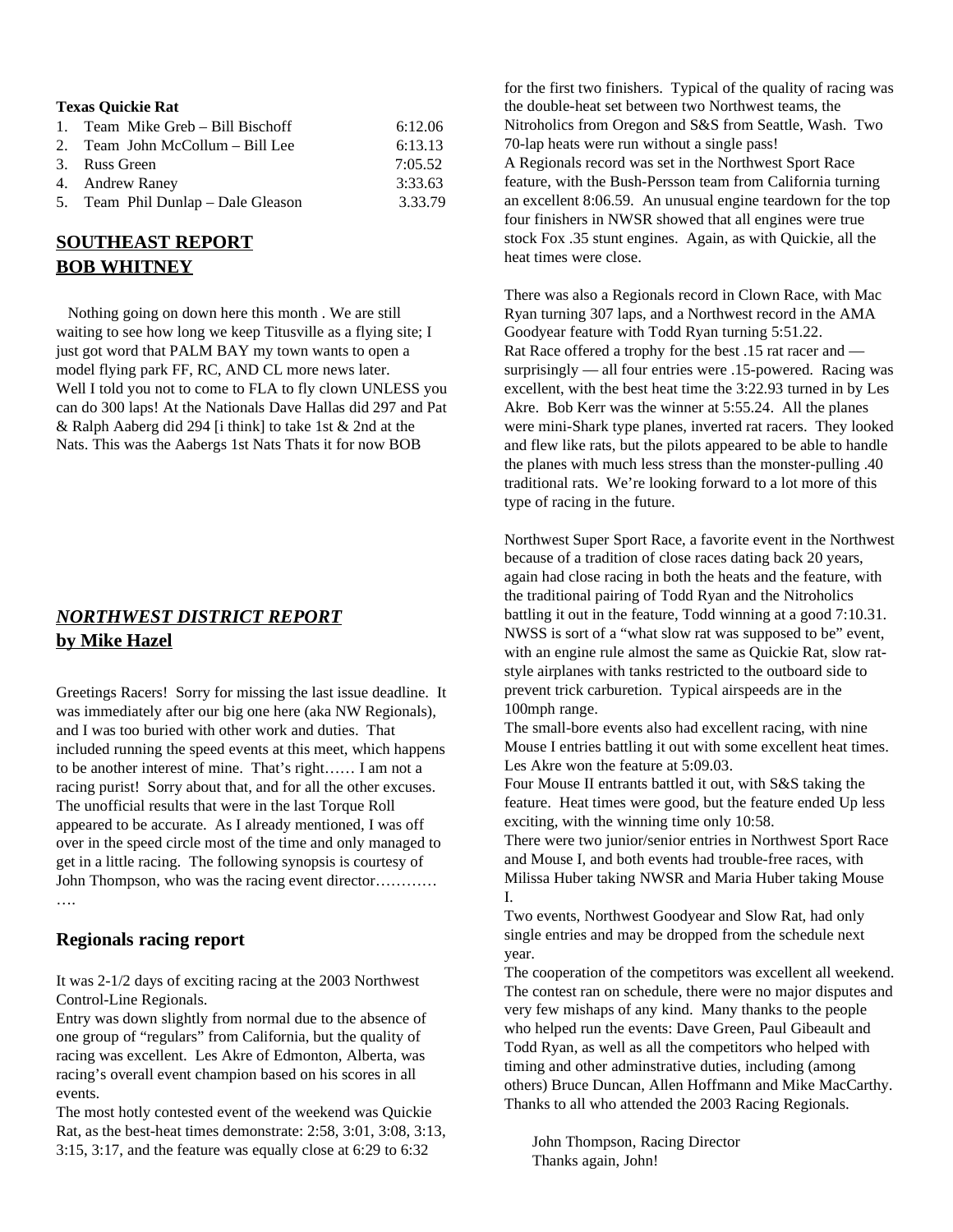We have two more contests in the NW to do some racing this season. The first one is the Jim Walker Memorial on Labor Day weekend being put on by the Northwest Fireballs in Portland at Delta Park. They originally weren't going to have any racing, but arms were twisted and Clown Race was added to the Saturday schedule. Contact Gary Harris for more details: slowcombat@att.net

October 11<sup>th</sup> kicks off the two-day Fall Follies meet in Salem, Oregon. The racing events will be flown on Saturday, and include: NW Sport Race, NW Super Sport Race, and NW Clown Race. More info can be had from John Thompson at: JohnT4051@aol.com

That's it for this time. Fast starts and smooth passes to you all,

Mike Hazel

## **NORTHEAST REP'S REPORT BRIAN SILVERSMITH**



#### **Skin Cancer: Is the Sun the Real Culprit?**

Summer ...suntans...skin cancer? With skin cancers of all kinds increasing at an alarming rate, and the deadliest form, malignant melaraoma, threatening to surpass all other malignancies as the number one cancer in America within twenty years, it is imperative we investigate without delay its causes, as well as prevention and treatment strategies.

Although most public health officials and most dermatologists persist in insisting that sunscreen use or abstinence from sun exposure is our best prevention strategy, neither is actually our best protection against skin cancer. Today, as sunscreen sales go through the roof, skin cancer rates climb to record high levels. While some persons point to a 20-year lag time between sunbathing and diagnosis, it should be noted that although sunbathing was popular in the 1920s and 1930's, it wasn't until the 1960s and 1970's that skin cancer rates of all kinds began to spiral upwards.

Nearly two decades ago, researchers made a curious discovery. Though sun exposure was branded the culprit in the ever-increasing rise in melanoma, they observed that melanoma was occurring in areas where sunscreen was used the most and that rates were highest among those who avoided the sun and worked in indoor urban environments. In August 1982, an article was published in the prestigious British medical journal *The Lancer* entitled "Malignant Melanoma and Exposure to Fluorescent Lighting at Work. The authors of this study were the first to examine the possible relationship between indoor fluorescent lights and the ever-rising rate of melanoma. It was found that working under fluorescent lighting doubled the melanoma risk in the research subjects.

As far back as 1982 these researchers pointed out that evidence *that* the sun was the causative factor in the development of melanoma was weak and inconclusive. In fact, in Australia and in England, people who worked indoors were getting more melanoma than those who worked outdoors. In addition, the researchers found that most of the melanomas occurred on areas of the body not exposed to light, such as the trunk and limbs. They surmised that tanning from regular exposure to the sun actually protected the skin and that persons who received more sunlight were less vulnerable to the deleterious effects of fluorescent lights. In related studies, Russian researchers found women working under fluorescent lights to.be at a greater risk of melanoma, and in 1990 the U.S. Navy found the highest rates of melanoma in those who worked indoors.

Certainly, overexposure to the sun causes photodamage to the skin, skin aging & and actinic keratoses (a precursor to squamous cell carcinoma). However, natural sunlight is necessary for good health. Daily moderate exposure enables the body to synthesize vitamin D and melanin (our body's natural sunscreen) and absorb calcium. Regular moderate sun exposure, believes Dr. Gordon Ainsleigh, can prevent as many as 30,000 cancer deaths in the United States yearly. A study published in *Cancer* (March 200294:1867-75) states that rates of 13 types of cancer were found to be higher in New England, where people may not be synthesizing vitamin D because of lack of sunlight in the wintertime: deaths from cancers of the rectum, stomach, uterus, bladder and others were nearly double those of people in the southwest. (Few differences in diet were noted.)

Most chemical sunscreens are designed to block Ultraviolet B rays, not the UVA rays which researchers believe cause the most harm to the skin. Furthermore, vitamin D is synthesized from UVB. In light of epidemiological studies linking lack of sun exposure to sub-optimal vitamin D levels, it may be time to reevaluate our notions of sun exposure and its effect

on our health.

## **LETTER TO THE EDITOR By JOHN STARKEY**

Dear NCLRA members,

I went to the Nationals for the very first time last month and, having also been to a few speed and racing competitions, since returning to aeromodeling and one ugly fact stared me in the face. Both control-line speed and racing are dying.

Various reasons for this, some of them being: AMA's nonpromotion of this branch of the hobby, R/C's dominance of the hobby, few young people joining, (They don't know it exists!) One thing I have become very aware of in the two years that I have been back in modeling is that no-one that I have met from outside the hobby knows what we do. This is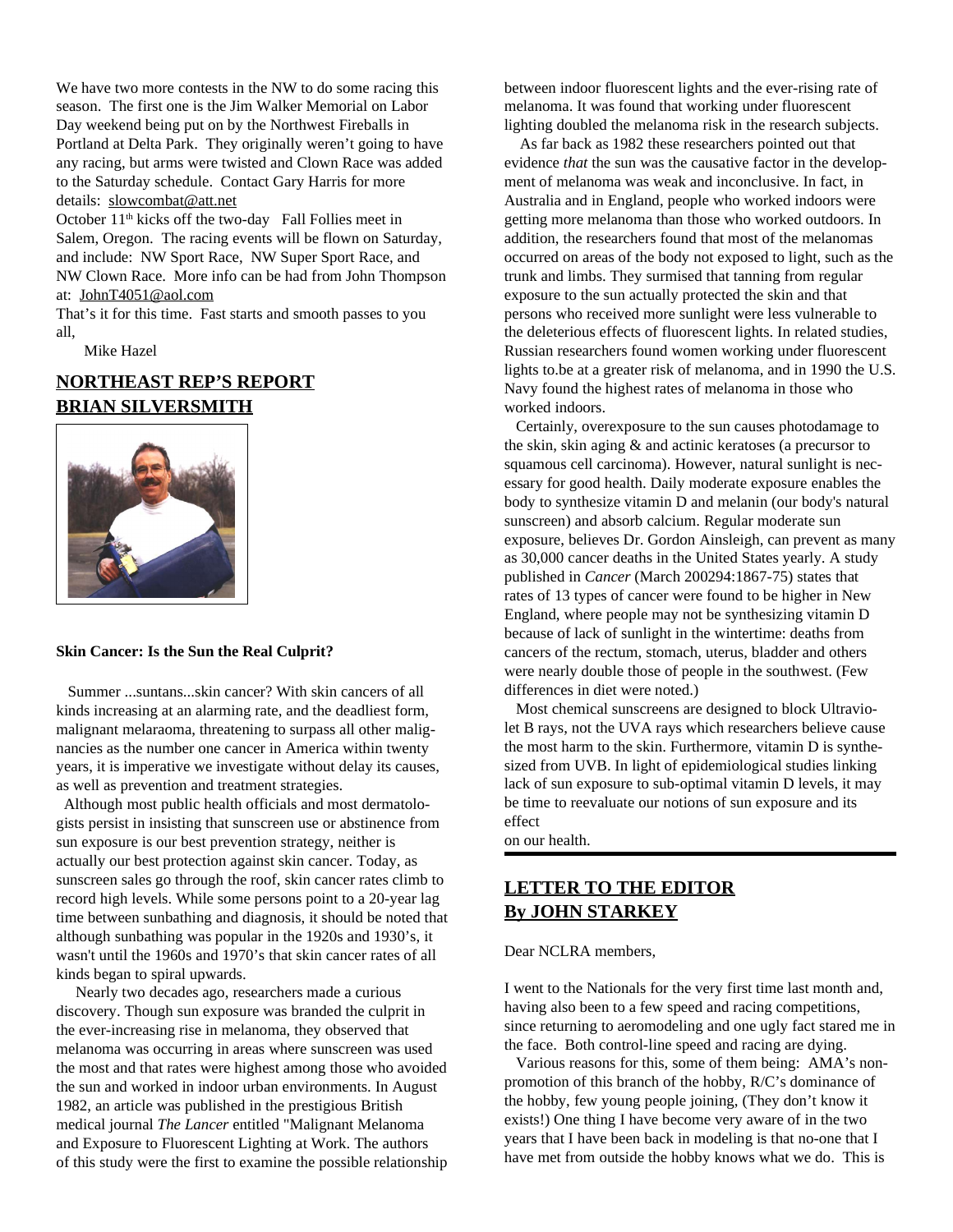purely down to a lack of promotion and we can all start helping ourselves by, for a start, having a magazine devoted purely to control-line. There never has been such a thing, although there are many magazines devoted to radio control only. My suggestion? The C/L stunt flyers have been successful, (there are many more of them than us!) Why not amalgamate our respective newsletters into the PAMPA magazine, which has set a standard of excellence and size. That is, if they will have us!

I have written to their editor but, so far, received no response. Can I please ask all of you who may be interested in seeing this as a first step towards our survival, write or call the **2003 National Results**

#### **Fox Race**

|                                              | 06:33.78<br>08:58.18      |                                                                                                           | 1<br>$\overline{2}$                                                                                                                                           |                                                                |
|----------------------------------------------|---------------------------|-----------------------------------------------------------------------------------------------------------|---------------------------------------------------------------------------------------------------------------------------------------------------------------|----------------------------------------------------------------|
| 09:01.81<br>06:25.50<br>06:19.03<br>08:16.14 | 06:33.18<br>06:00.56      | 2<br>$\mathbf 1$<br>11                                                                                    |                                                                                                                                                               |                                                                |
| 06:39.68<br>06:52.65<br>07:28.59             |                           | 5<br>7<br>10                                                                                              |                                                                                                                                                               |                                                                |
| 06:35.80<br>1Lap<br>Brian Silversm 06:43.18  |                           | 4<br>13<br>6                                                                                              |                                                                                                                                                               |                                                                |
| 07:05.66                                     |                           | 9                                                                                                         |                                                                                                                                                               |                                                                |
|                                              |                           |                                                                                                           |                                                                                                                                                               |                                                                |
|                                              |                           |                                                                                                           | 2                                                                                                                                                             |                                                                |
|                                              |                           |                                                                                                           | 1                                                                                                                                                             |                                                                |
|                                              |                           | 06:14.45                                                                                                  | $\mathfrak{Z}$                                                                                                                                                |                                                                |
| Brian Silversm 31 Laps                       |                           |                                                                                                           | 6                                                                                                                                                             |                                                                |
| John Starkey<br>35 Laps                      | 98 Laps                   |                                                                                                           | 7                                                                                                                                                             |                                                                |
| David Wallick<br>60 Laps                     | 03:09.66                  |                                                                                                           | 5                                                                                                                                                             |                                                                |
|                                              |                           |                                                                                                           | 8                                                                                                                                                             |                                                                |
| 03:05.88                                     | DNF                       |                                                                                                           | 4                                                                                                                                                             | Mike C                                                         |
|                                              |                           |                                                                                                           |                                                                                                                                                               |                                                                |
|                                              |                           | Final                                                                                                     | Place                                                                                                                                                         |                                                                |
| 79                                           | 144                       |                                                                                                           | 4                                                                                                                                                             |                                                                |
| 146                                          | 141                       | 280                                                                                                       | 3                                                                                                                                                             |                                                                |
| 152                                          |                           | 286                                                                                                       | $\overline{2}$                                                                                                                                                |                                                                |
| 101                                          | 134                       |                                                                                                           | 8                                                                                                                                                             |                                                                |
| Brian Silversmit<br>49                       | 136                       |                                                                                                           | 7                                                                                                                                                             |                                                                |
| 74                                           | 142                       |                                                                                                           | 6                                                                                                                                                             |                                                                |
| 154                                          |                           | 297                                                                                                       | 1                                                                                                                                                             |                                                                |
| 63                                           | 143                       |                                                                                                           |                                                                                                                                                               |                                                                |
|                                              |                           |                                                                                                           |                                                                                                                                                               |                                                                |
|                                              |                           |                                                                                                           |                                                                                                                                                               |                                                                |
|                                              |                           | Final                                                                                                     | Place                                                                                                                                                         | Place-JS                                                       |
| 35                                           |                           | 0                                                                                                         |                                                                                                                                                               | 1<br>$\overline{2}$                                            |
|                                              |                           |                                                                                                           | 1                                                                                                                                                             |                                                                |
| <b>DNF</b>                                   | DNF                       |                                                                                                           | 12                                                                                                                                                            |                                                                |
|                                              | 06:54.12<br>06:32.56<br>0 | Qualifying Final<br>07:19.75<br>03:38.78<br>02:39.68<br>03:11.43<br>03:48.43<br>28<br>31 Laps<br>02:58.71 | 8<br>3<br>QualifyingQualifying Final<br>$02:53.38$ $02:45.49$<br>05:51.37<br>05:33.66<br>02:53.57<br>QualifyingQualifying<br>QualifyingQualifying<br>02:50.82 | Place - Op Place-JS<br>Place<br>5<br>10<br>34 Laps<br>05:58.14 |

editor and try to get some positive moves going towards the survival of our hobby.

 Yours sincerely, John Starkey



Mike Greb's winning Slow Rat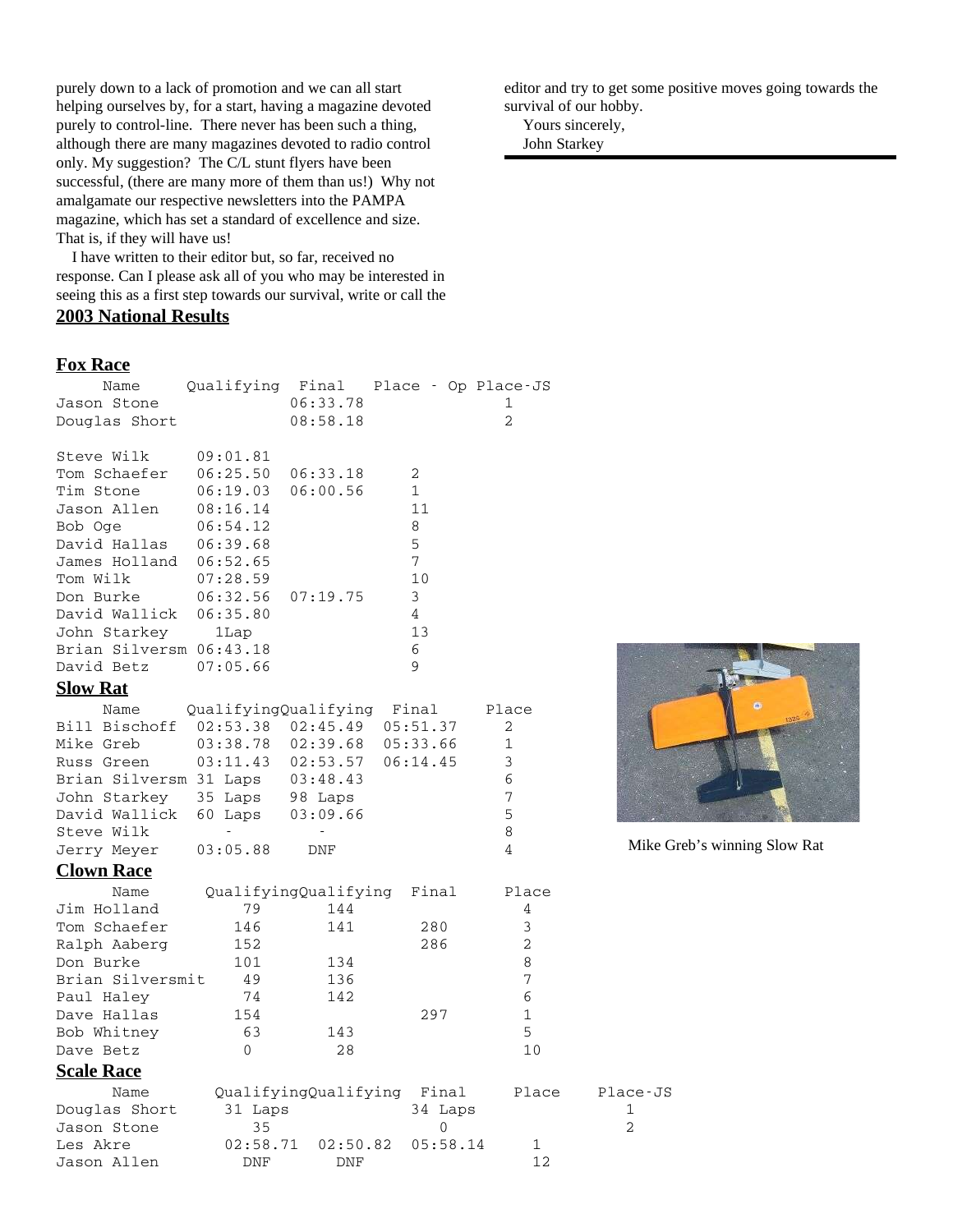| David Betz                 | 03:59.27 | 03:30.60              | 08:02.16 | 5  |
|----------------------------|----------|-----------------------|----------|----|
| Mike Greb                  | 03:02.65 | 03:03.16              | 06:24.89 | 3  |
| Jim Holland                | 03:35.07 | 03:04.06              | 06:23.86 | 2  |
| Bob Kerr                   | 04:45.73 | 03:16.50              | 72 Laps  | 6  |
| Bob Oge                    | 04:57.23 | 03:45.13              |          | 8  |
| Jim Ricketts               | 37 Laps  | $03:13.71$ $06:26.37$ |          | 4  |
| Jimmy Ricketts             | 54 Laps  | 05:13.27              |          | 10 |
| Tom Schaefer               | 52 Laps  | DNF                   |          | 11 |
| Brian Silversmith 03:33.50 |          | 03:40.42              |          | 7  |
| Tim Stone                  | 03:49.35 | 04:01.63              |          | 9  |

## **F2C**

| Name                      |                   | QualifyingQualifyingQualifying |          | Final          | Place          |
|---------------------------|-------------------|--------------------------------|----------|----------------|----------------|
| Jason Allen               | 04:21.89          | 04:31.81                       | DO.      |                | 5              |
| Tom Fluker                | 03:24.48 03:30.79 |                                |          | 07:03.71       | 1              |
| Jim Holland               | 04:04.78 53 Laps  |                                |          |                | 4              |
| David Wallick 03:34.18    |                   | 68 Laps                        | 04:36.21 | 46 Laps        | 3              |
| Bob Whitney               | 12 Laps           | 03:43.89                       | 04:14.63 | 08:19.97       | $\overline{c}$ |
| Steve Wilk                | DO                | 92 Laps                        | 05:06.87 |                | 6              |
| 'B' Team Race             |                   |                                |          |                |                |
| Name                      | 35 Laps           | 70 Laps                        | Total    | 140 Laps       | Place          |
| David Betz                | 02:37.90          | 09:05.75                       | 11:34.65 |                | 6              |
| Vic Garner                | 01:32.71          | 36L                            |          |                | 7              |
| Glen VanSant              | 02:16.87          | 03:47.23                       | 06:04.24 |                | 5              |
| Paul Haley                | 01:39.52          | 03:47.23                       | 05:26.75 | 32Laps         | 3              |
| Don Burke                 | 01:33.31          | 03:43.19                       | 05:16.50 | 07:30.76       | $\overline{a}$ |
| Tom Schaefer              | 01:38.73          | 03:30.75                       | 05:09.48 | 07:13.52       | 1              |
| Brian Silversmi 01:47.09  |                   | 03:42.31                       | 05:29.40 |                | 4              |
| Dave Hallas               | 01:53.12          | 53 Laps                        |          |                | 8              |
| Bob Whitney               | 01:57.53          | 43 Laps                        |          |                | 9              |
| David Wallick             | 02:15.31          | 27 Laps                        |          |                | 10             |
| <b>Rat Race</b>           |                   |                                |          |                |                |
| Name                      |                   | QualifyingQualifying           | Final    | Place          |                |
| Les Akre                  | 31 Laps           | 07:02.71                       |          | 5              |                |
| Vic Garner                | 02:58.20          | 35 Laps                        | 129 Laps | 4              |                |
| Bob Kerr                  | 25 Laps           |                                |          | 6              |                |
| Tim Stone                 | 02:53.08          |                                | 06:02.50 | $\overline{2}$ |                |
| Mike MacCarthy            | 02:46.50          |                                | 05:58.75 | 1              |                |
| Steve Eichenberg 03:13.83 |                   | 03:06.82                       | 10:07.48 | 3              |                |
| <b>Texas Ouickie Rat</b>  |                   |                                |          |                |                |
| Name                      |                   | QualifyingQualifying           | Final    | Place          | Place-JS       |
| Jason Stone               | 57 Laps           |                                | 07:03.64 |                | 2              |
| Doug Short                | 34 Laps           |                                | 06:59.20 |                | 1              |
| Lester Goldsmit 03:48.64  |                   | 03:22.18                       | 06:50.98 | 6              |                |
| Dave Betz                 | 03:24.68          | 03:44.01                       | 07:57.31 | 8              |                |
| Jim Allen                 | 28 Laps           | 48 Laps                        |          | 18             |                |
| Steve Wilk                | 03:30.34          | 53 Laps                        |          | 14             |                |
| John McCollum             | 03:00.88          |                                | 06:39.35 | 4              |                |
| Tom Schaefer              | 4 Laps            | 03:55.66                       |          | 16             |                |
| Ralph Aaberg              | 03:28.12          | 03:34.78                       |          | 10             |                |
| Victor Worley             | 03:30.06          | 65 Laps                        |          | 13             |                |
| Vic Garner                | DQ                | DQ.                            |          | 20             |                |
| Darrin Albert             | DQ                | 37 Laps                        |          | 19             |                |
| Russ Green                | 03:11.93          | 03:10.24                       | 06:43.07 | 5              |                |
| Bob Oge                   | 03:26.19          | 03:14.04                       | 06:35.79 | 3              |                |
| Tim Stone                 | 03:08.44          | 33 Laps                        | 06:33.99 | $\overline{2}$ |                |

Brian Silversmi 04:05.12 37 Laps 17



Dave Wallick's neat F2C Box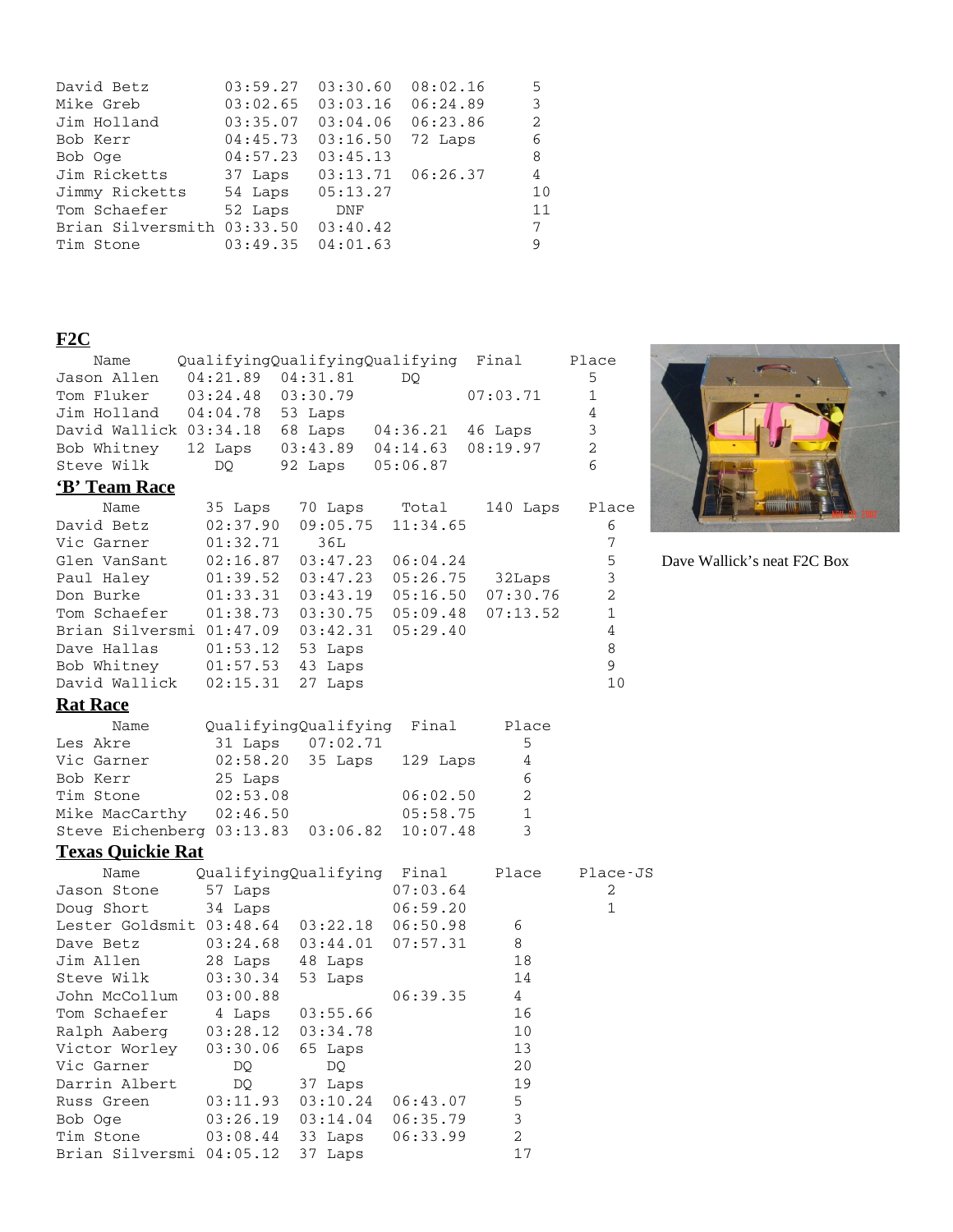| Dave Hallas                               | $03:29.77$ $03:57.35$      |                                  |                                  | 12             |                |
|-------------------------------------------|----------------------------|----------------------------------|----------------------------------|----------------|----------------|
| Jason Allen                               | 04:41.10                   | 03:42.62                         |                                  | 15             |                |
| Jim Holland                               | 03:02.48                   |                                  | 07:05.75                         | 7 <sup>7</sup> |                |
| Les Akre                                  | $03:28.16$ $03:36.02$      |                                  |                                  | 11             |                |
| Tom Fluker                                |                            | $03:20.04$ $03:24.42$ $11:21.68$ |                                  | 9              |                |
| Mike Greb                                 |                            | $03:08.73$ $03:05.45$ $06:21.34$ |                                  | $\mathbf{1}$   |                |
| <b>Mouse 1</b>                            |                            |                                  |                                  |                |                |
| Name                                      |                            |                                  | QualifyingQualifying Final       | Place          | Plac           |
| James VanSant                             |                            |                                  | 06:58.90                         |                | 1              |
| Wade Schoonover                           |                            |                                  | 19 Laps                          |                | $\overline{2}$ |
| Lester Goldsmith 03:30.80 03:07.25        |                            |                                  |                                  | 7              |                |
| Russ Green                                | 02:31.66                   |                                  | 05:08.92                         | $1\,$          |                |
| Dave Hallas 02:58.15 02:50.66             |                            |                                  |                                  | 6              |                |
| Jim Holland 02:59.46 02:41.51 05:10.43    |                            |                                  |                                  | $\overline{a}$ |                |
| Dave Rolley 02:42.50 02:45.43             |                            |                                  |                                  | 5              |                |
| John Starkey 28 Laps 03:15.03             |                            |                                  |                                  | $\,8\,$        |                |
| Bob Whitney 36 Laps                       |                            |                                  |                                  | 9              |                |
| Victor Worley 02:38.76 02:39.49 05:25.16  |                            |                                  |                                  | $\mathfrak{Z}$ |                |
| Mike Greb 02:29.66                        |                            |                                  | 05:44.24                         | 4              |                |
| <b>Mouse 2</b>                            |                            |                                  |                                  |                |                |
| Name                                      | QualifyingQualifying Final |                                  |                                  | Place          |                |
| Mike MacCarthy 04:03.00 03:01.24 07:28.02 |                            |                                  |                                  | $\overline{2}$ |                |
| Jason Allen                               |                            |                                  | $06:09.00$ $03:22.26$ $08:07.64$ | 4              |                |
| Bob Whitney                               |                            |                                  | $03:26.57$ $03:39.82$ $07:16.03$ | $\mathbf 1$    |                |
| Dave Hallas                               |                            |                                  | $04:44.63$ $03:17.12$ $07:29.41$ | $\mathfrak{Z}$ |                |
| Ralph Aaberg 04:09.64 1 Lap               |                            |                                  |                                  | 5              |                |
| Dave Rolley 48 Laps                       |                            | 37 Laps                          |                                  | $\sqrt{6}$     |                |
| James VanSant                             | 17 Laps                    | 39 Laps                          |                                  | 7              |                |



Danette Wallick, proving that Dave has more planes than the Iraqui Air Force ( & that's just his Team Racers!)



Place -  $JS$ <br>1

F2C Winners Lambert/Fluker (1), Whitney/Ricketts (2) Wallick/Holland (3)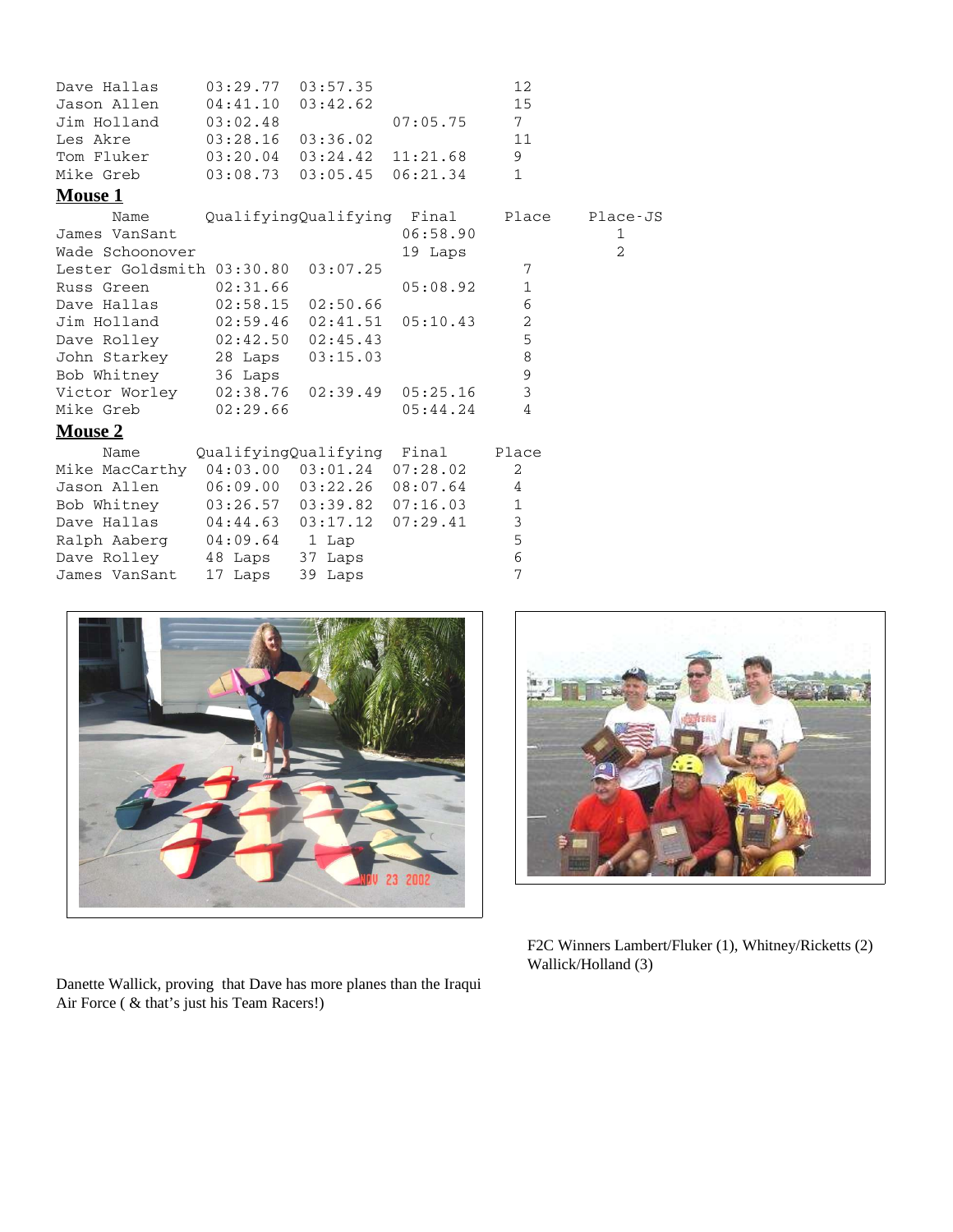## **Photo Gallery from 2003 Nationals**



Don Burke & 'GRMZPF-BT 2<sup>nd</sup> in BTR



Les Akre & his slick Hamster, helping the paint dry!



Eliminator Prop lounge, ready to serve up some tasty props! (2002 photo)



Mr Holland, Mr Fluker & Mr Ricketts Mix it up



F2C Jury & hecklers hard at work



Open TQR finalists Greb/McCollum (1) Stone/Oge (2) Oge/Stone (3) Russ Green co-pitting with Mike Greb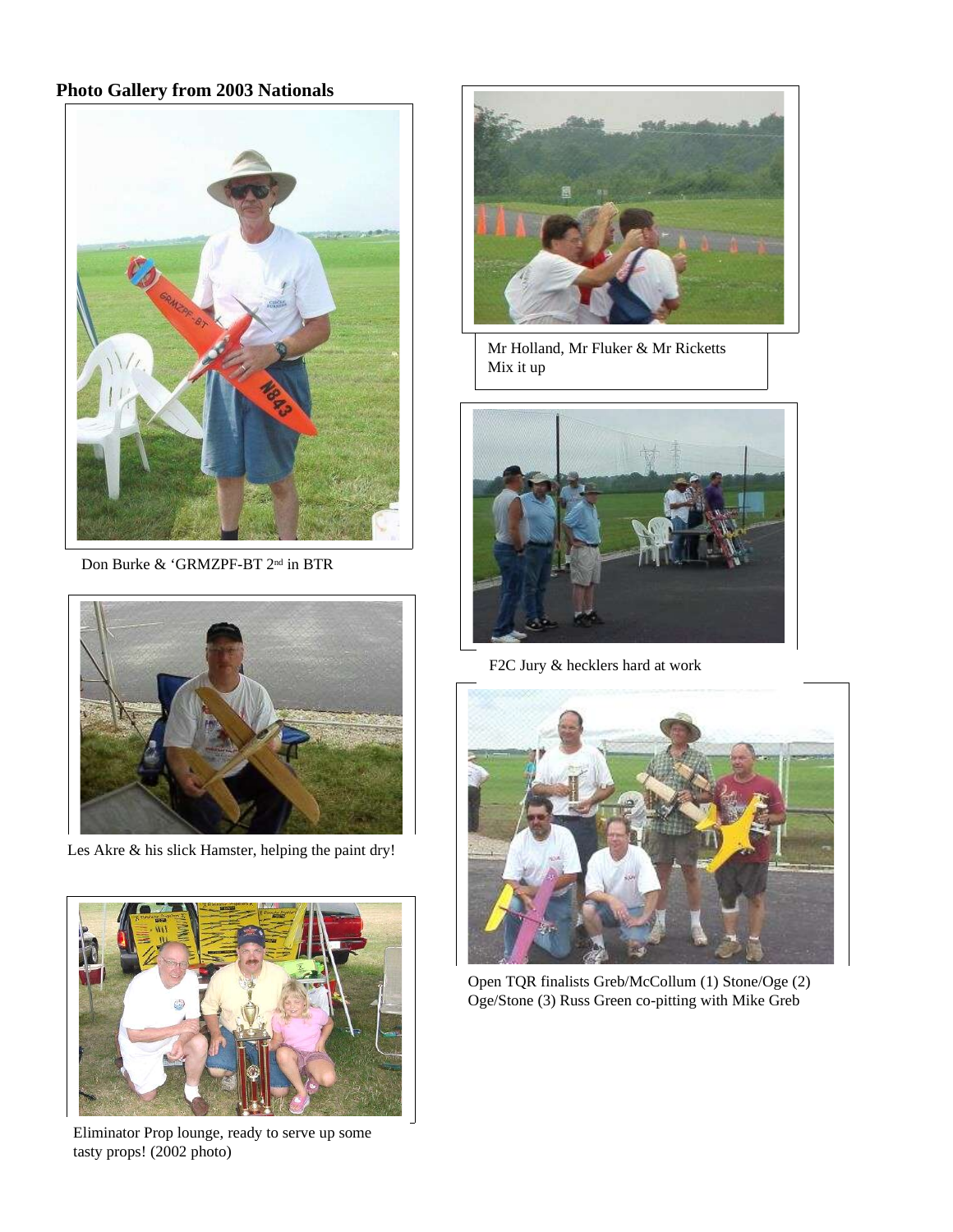

Seniors Doug Short (2)& Jason Stone (1) with their Pitmen / Dads



.15 Rat winners Mccarthy/Lambert (1) Stone/Oge (2) Eichenberger/Stone (3)



Open Fox Race winners Silversmith/Schaefer (2) Stone/Oge (1) Burke/Holland (3)



Clown Race, first time at the Nats brought out 9 entries.



Nice Nashville Rat by Jim Allen. Tank problems prevented a good showing.



Russ Green's Biscuts & Gravy machine, 3<sup>rd</sup> in Slo Rat.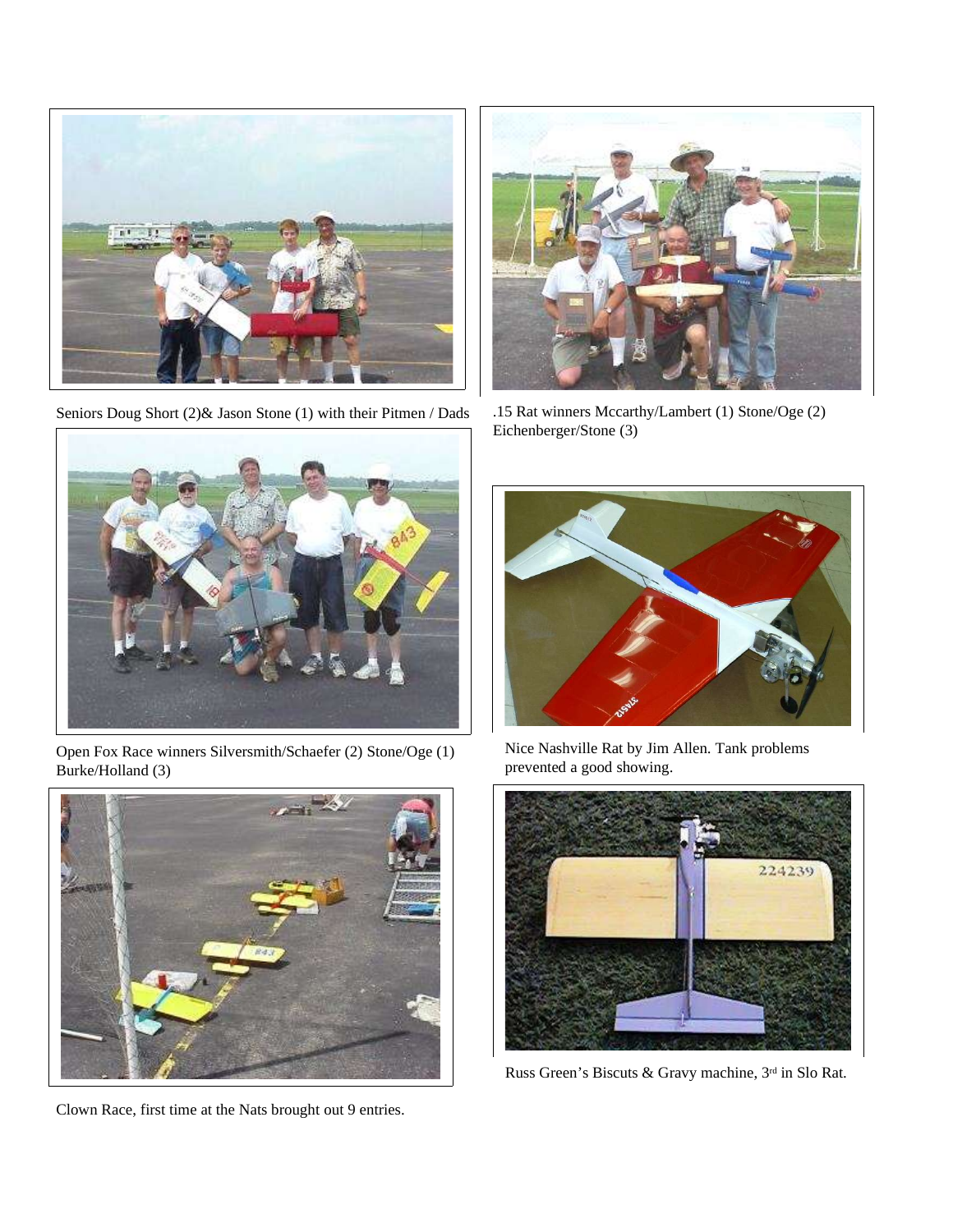



Dick Lambert snags a fast one; Wallick waits.

(L-R)Jim Ricketts, Jim Holland &Tom Fluker mix it up.



Mr Lambert Warms it up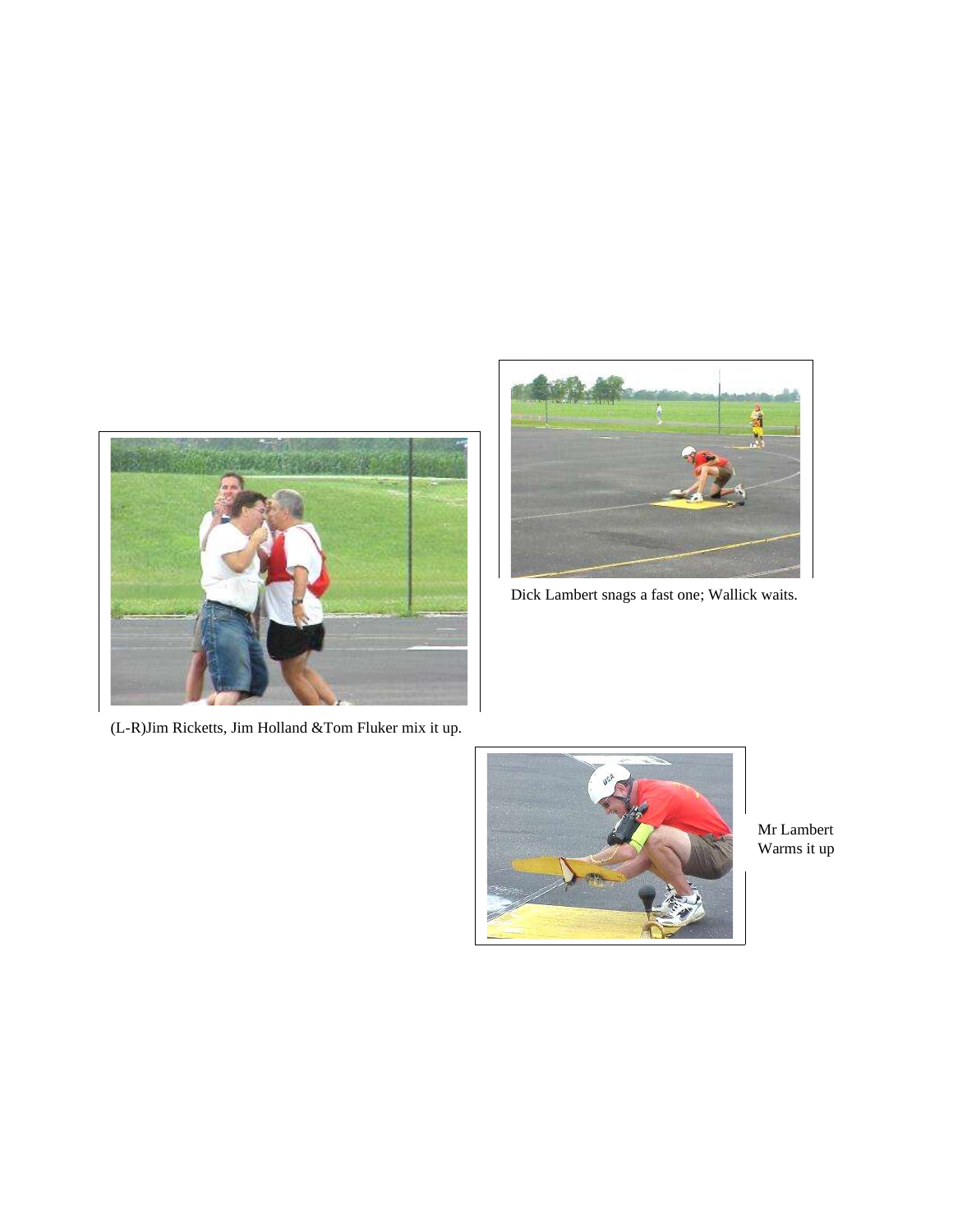## **Tanks, Vic, Bill & Bob By Tim Stone**

In the June 2003 NCLRA newsletter I had written an article on fuel tank construction, this issue we'll focus on the plumbing & geometry. The tank we will be describing is a suction feed 'Uniflow' type tank, as used on Texas Quickie Rat.

When I built a new fuel tank for my Matson 'Scorpion' the small body of this plane caused me to deviate from my normal tank setup. While the fuel feed & vent configuration was identical to my often used old setup (a modified 'Don's' 3.5 oz circular Rat tank) the tank for the new Scorpion was quite a bit wider.



We had only 1 week until the Nationals before we were able to do any test flying with the new TQR.When we did, the tank run was inconsistent; the motor would lean out in the air after about 15 laps or so. I knew I had a problem & so did Bob Oge, my dear old Pitman….& we knew we didn't have much time to fix it!! Bob gave me his thoughts on what to do in terms of relocating the vent & pickup positions, & I fired off emails & desperate phone calls to Vic Garner & Bill Lee. Given the lack of time to fix, I wanted to get a consensus of the problem & possible fixes.

All three had slightly different ideas on what to do based on the success they had with their experience  $\&$  setups, but there was a consensus that in general my tank was too wide, & vent position was wrong. While a vent tube works well when located in the filler neck of a *pressurized* tank ( this eliminates the need for a check valve in pressure line) vent position is critical in a suction tank. Vent tube should be located (inside the tank) just above the fuel pickup, exit the tank & be as close

to inboard side of fuselage as possible. Vic suggested that the vent tube should even pass through the fuse & stop on the inboard side. (see next drawing)



In addition, Vic pointed out emphatically that my tank was too wide; that the fuel feed tube be no more than 3/8"outboard of the spraybar center. I narrowed the tank as Vic suggested, but kept the vent tube on the outboard side of fuse rather than drilling a hole thru fuse as Vic suggested,given the time I had to fix. Final configuration is as shown in the drawing below.



I didn't get a chance to try it until we arrived in Muncie, but when we did, everything worked flawlessly. Run was consistent till the tank was dry, & needle setting at takeoff was manageable, being just slightly rich of peak. Thanks Bob, Bill & Vic for your time & knowledge.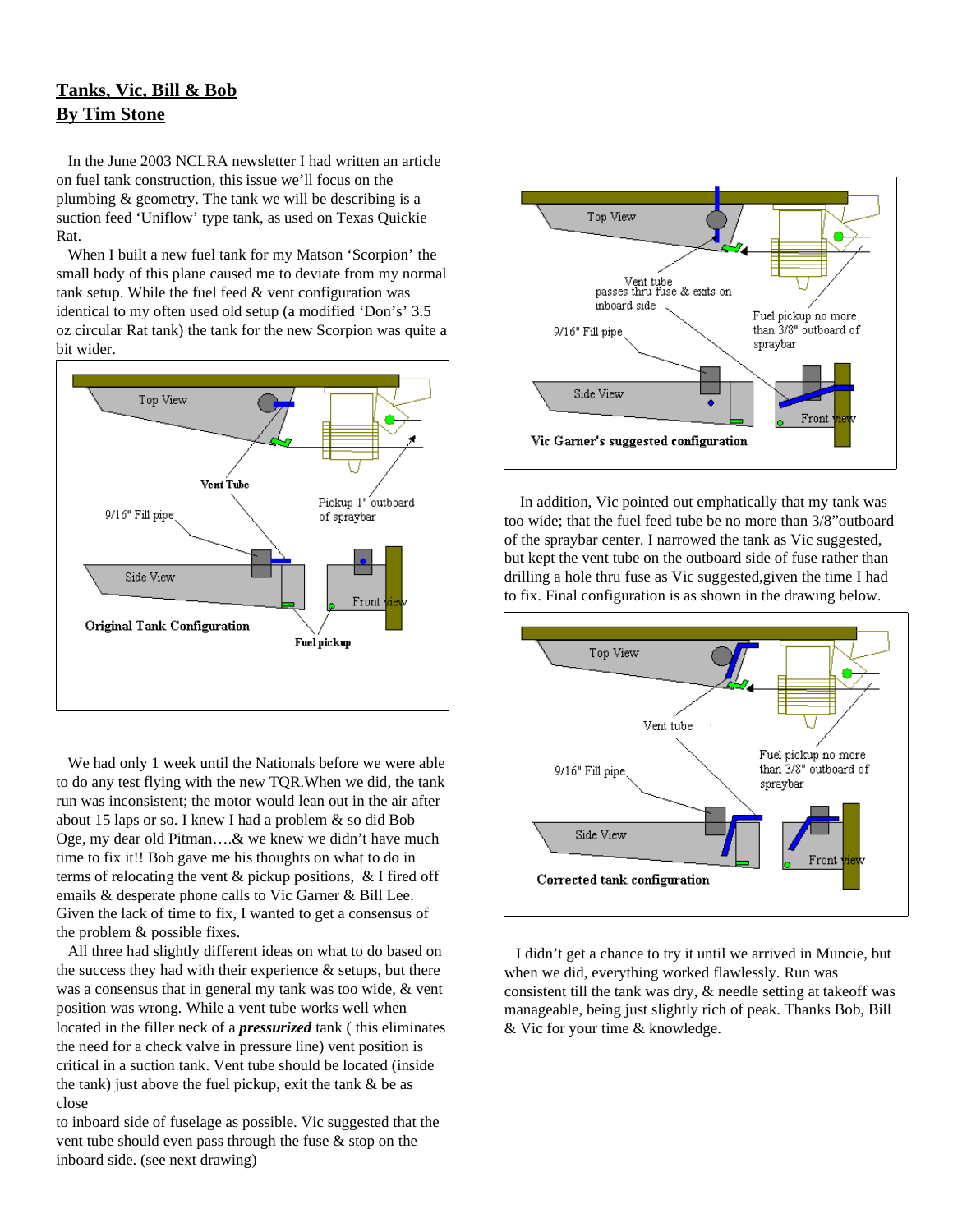#### **2003 Contest Calendar**

*NOTE!!* Confirm dates, locations & events with the CD or contact listed below. NCLRA cannot be held responsible for changes, errors, omissions, etc.

#### **SCAR RACE #4 WHITTIER NARROWS CA**

**AUG. 24 'Fun in the Sun'** Mouse 1,Scar GY,SCAR Formula unlimited,TQR, NCLRA Simple F2C. CD Jim Holland 209-726-0357 Jgmholland1959@yahoo.com

#### **SOUTH JERSEY**

**AUG. 24**

NCLRA Fox,Foxberg,1/2 A GY CD Larry Bush 610-383-5045

#### **AUG 30 & 31 DALLAS, TX (AAA) CHARLES ASH MEMORIAL HOBBY PARK, DALLAS, TX**

Events; 312,319-321,323-326(JSO)313(JS)(O) TQR(JSO)Fox-Goldberg, Sportsman GY(JS)(O) Stunt, Carrier. CD Bill Bischoff, 2609 Harris Dr,Garland, TX 75041 972-242-4930 Days, Nite # 972-840-2135 Sponsor; Dallas Model Aircraft Assn #1902

#### **AURORA, ILLINOIS TREETOWN ANNUAL AUG. 31 AURORA MUNICIPAL AIRPORT**

Mouse1, GY, NCLRA FOX, Treetown Fox,TQR Speed, Carrier, Stunt CD Bill Calkins 630-466-1531 Clflyer@mchsi.com

#### **JIM WALKER MEMORIAL PORTLAND-DELTA PARK AUG 30**

Clown, CD Gary Harris email slowcombat@att.net

## **TOURNAMENT OF THE MILENIUM SANTAREM, PORTUGAL**

**SEPT 5,6,7** Fox, TQR, Goodyear,Mini Goodyear,F2CN Julio Isidro, CD Julio.isidro@clix.pt Web info page www.clportugal.com

## **SOUTH JERSEY**

 $\frac{\rm SEPT}{\rm 7^{TH}}$ 2 OZ Big GY, 1 OZ GY,1/2 A GY CD Jim Gall 973-546-2099

#### **TUSCON, AZ ,KARL MARSCHINKE MEMORIAL SEPT 20**

Mouse 1,Fox Race,TQR,Formula Unlimited, Clown CD Glen Allison 520-575-0359

#### **SOUTH JERSEY SEPT 28**

2 OZ Big GY, Warbird,TQR CD Brian Silversmith 732-274-8945

#### **SCAR RACE #5 WHITTER NARROWS, CA**

**SEP.28 'Something Extra'**

Clown, .15 Rat,TQR,NCLRA Fox CD Jim Holland 209-726-0357 Jgmholland1959@yahoo.com

#### **BUNNELL, FLA. OCT 4&5\*\*CANCELLED\*\***

CD Ron Mackett 904-879-9070 or Gabe Manfredi 772-878-9220 Cancelled due to lost field.Events to be held moved to the Nov15 & 16 contest in Jacksonville.

## **JERRY WHO? MEMORIAL 350 LAP FOX RACE FERMILAB, BATAVIA, IL OCTOBER 5TH**

Treetown Fox Rules, 350 lap CD Glenn Lee 630-879-2558

## **SOUTH JERSEY**

<u>OCTOBER 5℡</u> Warbird, Foxberg,TQR CD Tom Tabar 856-455-6436

## **FALL FOLLIES-SALEM, OREGON**

#### **OCT 11** NW Sport race, NW Super sport race, NW Clown Contact John Thompson email JohnT4051@aol.com

#### $\overline{\text{SOUTH JERSEY OCT 19^{\text{TH}}}}$

Foxberg, Slow Rat, Warbird

#### **SCAR RACE #6 VIRGIL WILBUR MEMORIAL WHITTIER NARROWS - LOS ANGELES OCTOBER 25 & 26 , 2003**

Sat-Mouse2,Ama Scale race,ScarFormula unlimited,NCLRA Clown, .15 Rat. Sunday Mouse 1,SCAR Sport GY,NCLRA Fox, TQR, Classic B TR. CD Jim Holland 209-726-0357 Jgmholland1959@yahoo.com

#### **PHOENIX,AZ NOV 1 ST**

Fox Race- CD Ted Kraver 602-944-8557 Tkraver@qwest.net

## **REBEL RALLY 2003 JACKSONVILLE, FL NOV 15&16**

Slow Rat, Mouse 1 & 2,NW Clown,FL Slow Rat, NCLRA Fox,TQR,BTR, F2CN, Speed Jim Catevenis 352-332-4683 email jcat@bellsouth.net

#### **SOUTH JERSEY NOV. 16 TH**

1 OZ GY, 2 OZ Big GY, Warbird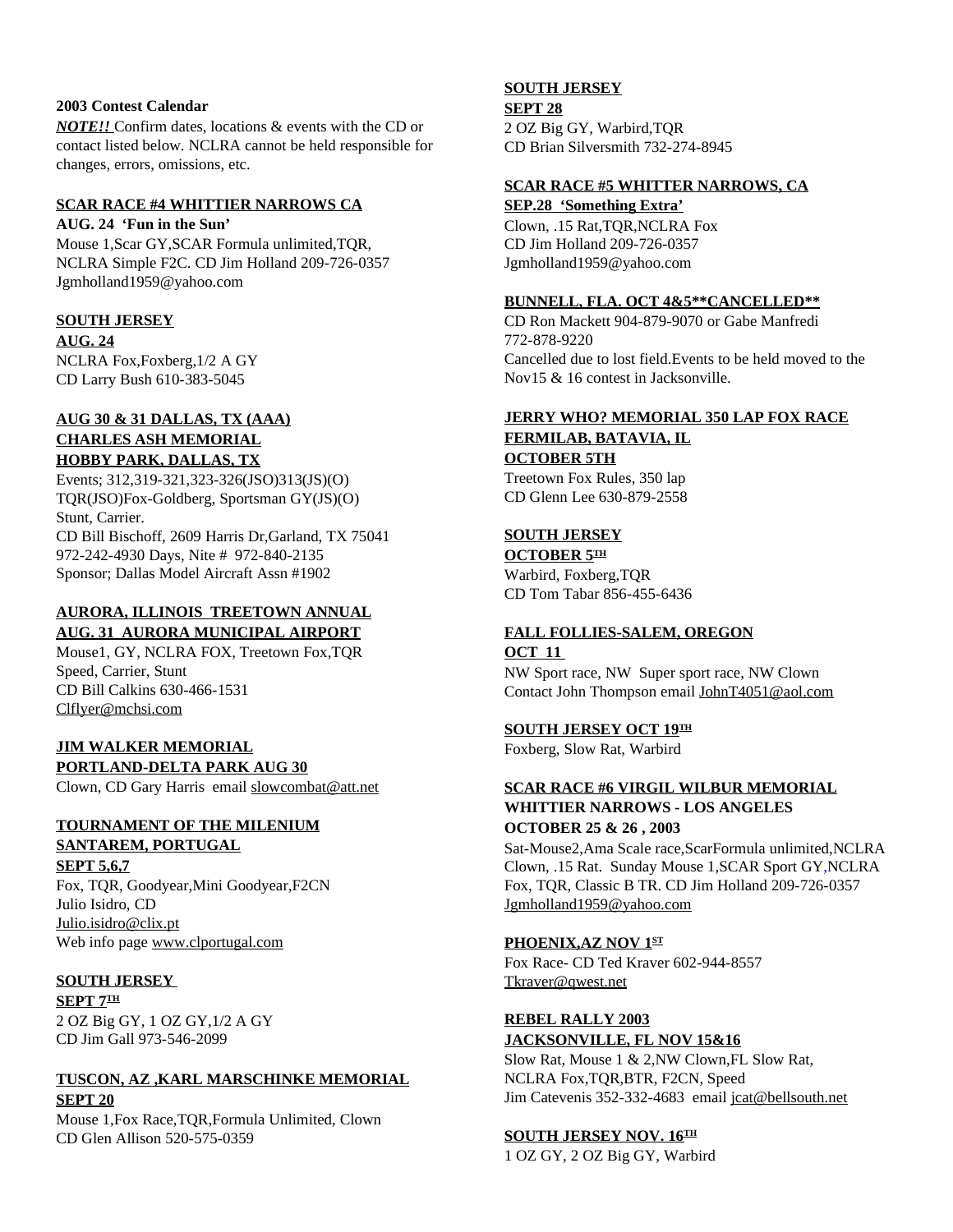## **SCAR RACE #7 TOYS FOR TOTS-2003 WHITTIER NARROWS - LOS ANGELES DECEMBER 7, 2003 EVENTS TO BE DETERMINED.**

## **SUPPLIERS**

#### **B & L HOBBIES**

7606 Weymouth Rd., Hammonton, NJ 08037-3404 Harters Speed Pans, T/R Pans, Rev-Up & Top Flite Speed Props, Torque Units and more (Paul Haley) 609-567-9365

#### **CS ENGINES AMERICA**

113 North Chase Ave., Bartlett, IL 60103 G/Z .049/.061 Engines; sales, service & parts. Engines available in both normal and pipe timed configurations. (Bill Hughes) e-mail whughes@fnal.gov 630-736-6036

#### **COMPETITION MODEL AIRPLANE PARTS**

P.O. Box 462218, Escondido, CA 92046 Parts for Cox ½ A Engines Phone 760-746-3164 Fax 760-745-4584 combatalbert@yahoo.com www.CompetitionMA.com

#### **DARP**

31052 Mason St. Livonia, MI 48154 DARP Magnesium Speed Pans for all classes including A, B, D, F-40, 21-S, and 21 Proto. (Barry Tippett) e-mail: btippett@ameritech.net 734-266-7290

#### **ELIMINATOR PROPS**

Steve Wilk 3257 Welcome Ave. N. Crystal, MN 55422 763-531-0604 e-mail: stevewilk@attbi.com

#### **STEVE EICHENBERGER**

Custom Fiberglas Performance Props: Moulded tops. Steve Eichenberger 480-730-0016

#### **GILLOTT RACING PRODUCTS**

Custom engine reworking, hard chroming Tim Gillott 1063 Harding St. Salinas, CA,93906 Phone 831-449-2052

#### **LONESTAR BALSA**

115 Industrial Lancaster, TX 75134 Info 972-218-9663 Order 800-687-5555 Fax 972-218-9211 http://www.Lonestar-Models.com Contest balsa, full line of Control line supplies.

#### **MBS Model Supply**

PO Box 282 Auburn KS 66402 Contact Melvin Schuette 1-785-256-2583 Solid Wire Sets and other C/L needs

#### **MCDONALD RACING**

Dave McDonald PO Box 384 Daleville, In, 47334 DMcD143@aol.com Hard to find racing items, kits, shutoffs

#### **MEJZLIK MODELLBAU**

Borova 14, 64400 BRNO Czech Republic Distributors of PROFI line of Russian FAI speed gear. PROFI Engines, Pipes, Pans, Props, Tanks, Handles and FAI Speed Models in kit form or ready built. (Tomas Mejzlik) Phone: 420-5-432-18888 Fax: 420-5-432-18880 e-mail mejzlik@brno.comp.cz

#### **MODEL ENGINE SPECIALTIES**

15477 Owens Rd. Hinckley, IL 60520 Custom engine reworking, liners chromed and honed to your specs, racing parts. (Bob Oge)

#### **MODEL RACING SERVICES**

P.O. Box 976 Cranbourne 3977 Australia Bellcranks, Monoline Torque Units, Counterweights, Custom Venturis, Glow Head Inserts, Line Reels, and many other handy items. (Robin Hiern) Phone 059-96-0339

#### **NELSON COMPETITION ENGINES**

121 Pebble Creek Lane Zelienople, PA 16063 Manufacturer of NELSON Racing Engines and parts, FAI Pans for F2A & FIC Custom Button Heads, Nelson Glow Plugs, many other specialty engine items. (Henry Nelson) Phone: (724) 538- 5282 e-mail: nelcomp@fyi.net **ZZ PROP**